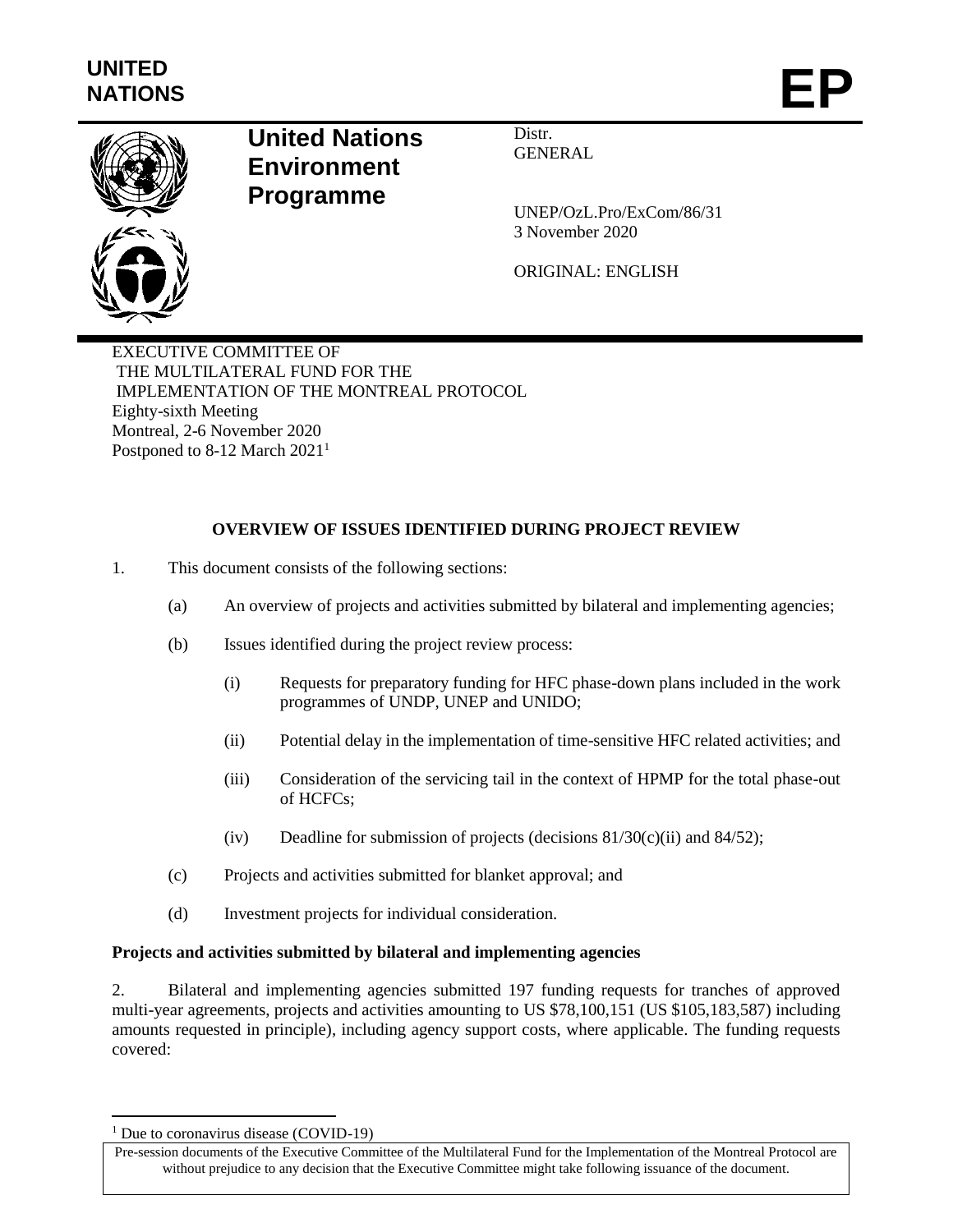- (a) Stage II of the HCFC phase-out management plan (HPMPs) for 35 countries including a regional HPMP for 12 Pacific Island countries, and stage III for three countries;
- (b) Tranches of approved HCFC phase-out management plans (HPMPs) for 29 countries;
- (c) Renewals of institutional strengthening (IS) projects in 24 countries;
- (d) Preparation for stage II of HPMPs for three countries and for stage III for three countries;
- (e) Preparation for a HCFC production phase-out management plan for one country;
- (f) Preparation for a verification report for stage I/II of HPMPs for 16 countries;
- (g) Control and phase-out of HFC-23 emissions in the production of HCFC-22 in two countries;
- (h) Project preparation for HFC-related investment projects in one country;
- (i) Preparation for HFC phase-down plans for 25 countries;
- (j) UNEP's Compliance Assistance Programme and core unit costs for UNDP, UNIDO and the World Bank

3. Following the project review process, 87 funding requests for projects and activities totalling US \$9,683,608, including agency support costs, are recommended for blanket approval, and 103 funding requests for projects and activities totalling US \$48,414,918 (including agency support costs), are being forwarded for individual consideration. Together, the projects for blanket approval and those for individual consideration amount to US \$58,098,526.

#### *HPMPs submitted and subsequently withdrawn (Algeria, Plurinational State of Bolivia, Mozambique)*

4. UNIDO, on behalf of the Government of Algeria, submitted the request for the third and fourth tranches (combined) of stage I of the HPMP. The proposal was subsequently withdrawn by UNIDO as additional time was needed to achieve further progress on the implementation of activities and to finalise the consumption verification report for the year 2019. The tranche request is expected to be submitted to the  $87<sup>th</sup>$  meeting.

5. UNIDO, on behalf of the Government of the Plurinational State of Bolivia, submitted the request for stage II of the HPMP. In reviewing the proposal, it was noted that several of the ongoing activities under stage I of the HPMP were experiencing delays; that the consumption trend in the country, particularly as it relates to HCFC-123 and HCFC-22, was not fully explained; that the timeline for executing policies and regulations that support HCFC phase-out would need to be established; that the request for the complete phase-out in 2030 under stage II rather than a 67.5 per cent reduction of the HCFC baseline in 2025 should be further justified; and that a strategy for phasing out the use of HCFC-123 and HCFC-141b contained in imported pre-blended polyols had not been proposed. Accordingly, it was agreed that the request be withdrawn and a revised proposal be submitted to the  $87<sup>th</sup>$  meeting once the above-mentioned issues had been addressed.

6. UNEP, on behalf of the Government of Mozambique, submitted the request for the fifth tranche of stage I of the HPMP. In reviewing the proposal, it was noted that the level of disbursement of the previous tranche was below the minimum threshold for consideration of the tranche. Accordingly, UNEP asked to withdraw the request and agreed to resubmit it at a future meeting of the Committee.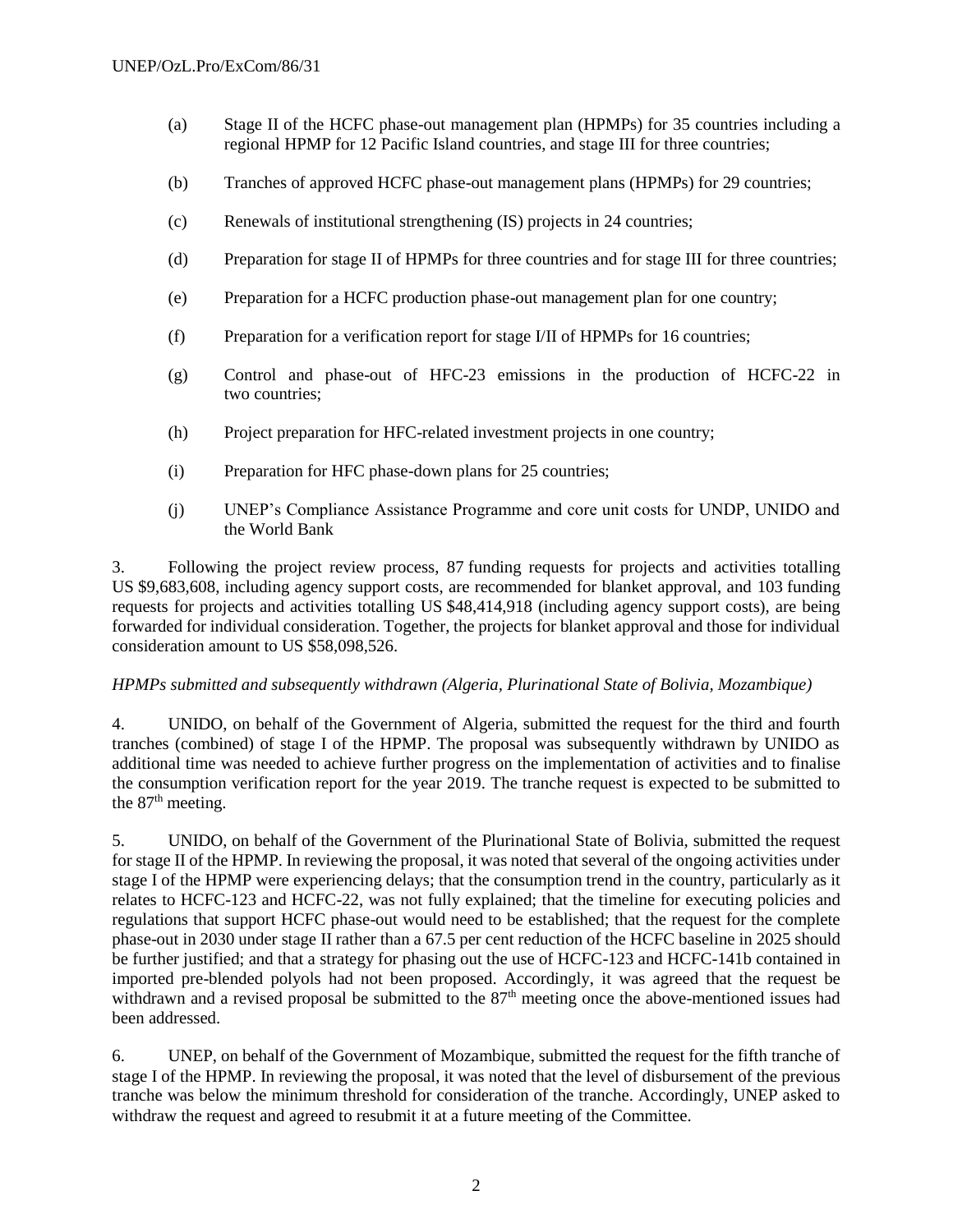#### *Implementing agency work programme amendments submitted and subsequently not issued*

7. The World Bank submitted work programme amendments for 2020 for consideration of the Executive Committee at its  $86<sup>th</sup>$  meeting containing the following two funding requests: preparation of an HFC phase-down management plan for Malaysia, and project preparation of an HCFC production phase-out management plan (HPPMP) for India.

8. During the project review, the Secretariat had extensive discussions with the World Bank, noting that neither project met the requirements of the Executive Committee for submission and consideration, as detailed below:

- (a) Regarding the request for project preparation for an HFC phase-down plan for Malaysia, at the time of the submission and review of the proposal, the country had not yet ratified the Kigali Amendment, which is a prerequisite for the submission of requests related to HFCs, in line with decision  $79/46(b)(iii)^2$ . During the discussions, the World Bank indicated that the country was on track to ratify the Kigali Amendment by June 2021, which justified consideration of the request, and asked that funding be disbursed only when ratification had been received at the United Nations Depository of Treaties. The Secretariat noted, however, that the submission could only be considered once the country had deposited its instrument of ratification in the United Nations, as it had been the case for similar requests that were submitted in previous meetings and were deferred; and
- (b) With regard to the project preparation request for the HPPMP for India, the Secretariat noted that completing a technical audit was a requirement before project preparation funding could be approved for projects in the production sector, in line with decision 32/78. <sup>3</sup> The World Bank noted that, since the technical audit had been requested for the review and approval of the Sub-group on the Production sector in the margins of the 86th meeting, the request for project preparation might also be submitted for the Committee's review at the same time. The Secretariat reiterated, however, that the request lacked the fundamental requirement for submission of the project, and therefore could not be submitted for consideration of the Executive Committee at its  $86<sup>th</sup>$  meeting. The Executive Committee may wish to note that an agenda item of the Sub-group on the Production Sector relates to the preliminary data and request for authorization to carry out the technical audit of the HCFC production sector in India; members of the Sub-group will be informed of the request for project preparation that was included in the World Bank work programme amendments.

9. Based on the above, the Secretariat did not issue the work programme amendments for 2020 for the World Bank at the 86<sup>th</sup> meeting. The Secretariat notes, with appreciation, that on 21 October 2020, the Government of Malaysia ratified the Kigali Amendment.

### *HFC-related project preparation request submitted to the 85th meeting but deferred to the 86th meeting*

10. At the 85<sup>th</sup> meeting, UNIDO included in its work programme a request for project preparation for the conversion from HFC-134a/R-410A to R-290 in air-conditioning (AC) manufacturing at J.M. Group/Mina Factory in Sudan. Through the intersessional approval process (IAP) established for the 85<sup>th</sup> meeting, this funding request was not approved, and deferred to the 86<sup>th</sup> meeting as agreed by the

l

<sup>2</sup> Funding for the preparation of national implementation plans to meet initial reduction obligations for the phase-down of HFCs could be provided, at the earliest, five years prior to those obligations, after a country had ratified the Kigali Amendment and on the basis of guidelines to be approved in the future.

<sup>&</sup>lt;sup>3</sup> With regard to the timing of approval of project preparation funding for the ODS production sector, the Executive Committee decided that the current procedure of approving project preparation funding after the completion of technical audit should continue to be applied.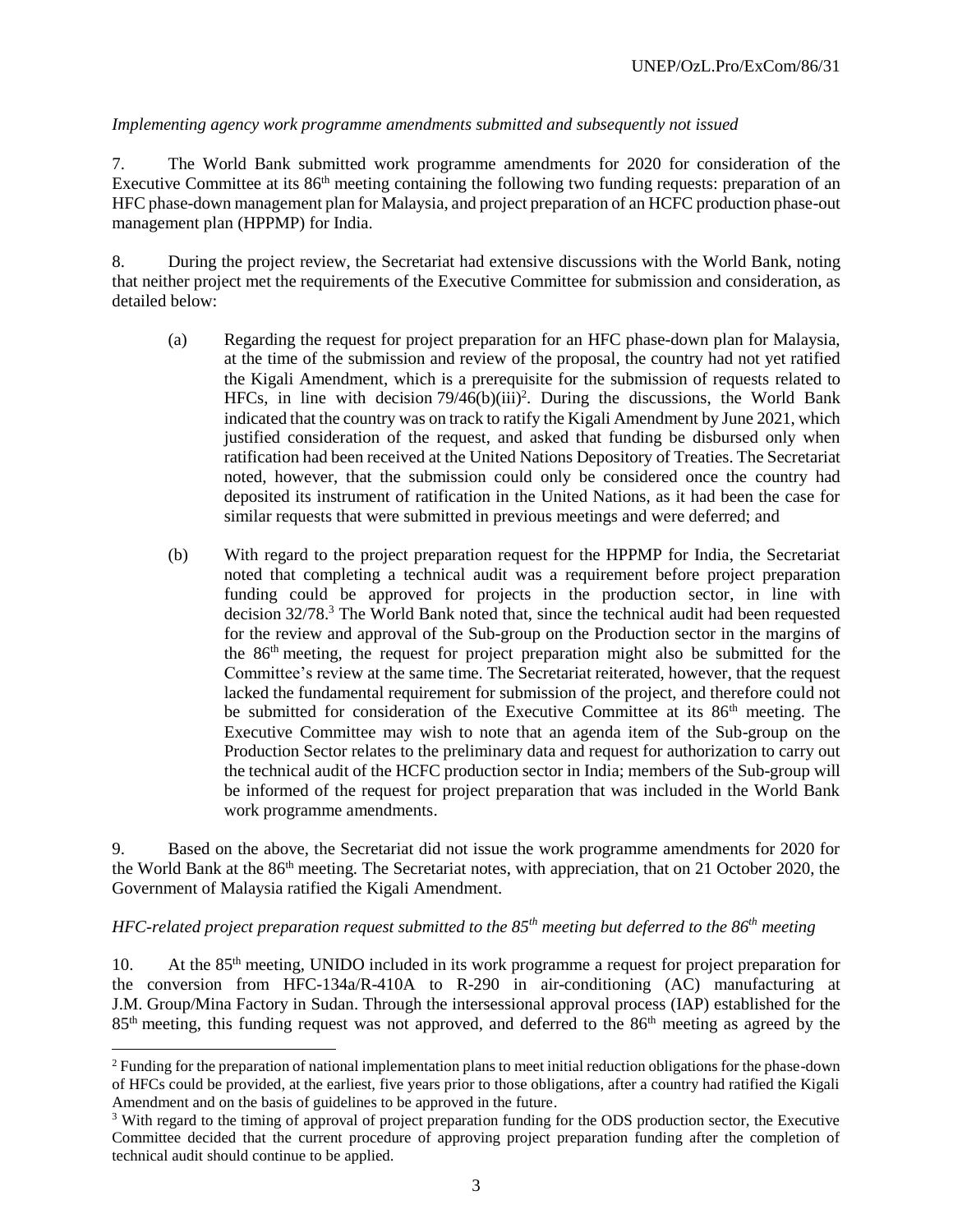Executive Committee. Accordingly, the funding request submitted to the  $85<sup>th</sup>$  meeting has been included in UNIDO's work programme amendments submitted to the present meeting and the present document, for consideration at the 86th meeting in March 2021.

### *IS renewal requests*

11. The Secretariat reviewed the terminal reports and requests for the extension of IS funding for 24 countries against relevant decisions, including decision 74/51(c) on the funding level for IS projects, and decision 74/51(e) on the requirement to include specific performance indicators for planned activities. All requests were cross-checked against: previous IS reports; progress reports on the implementation of country programmes (CP); data reported under Article 7 of the Montreal Protocol; the latest reports on the implementation of HPMPs; bilateral and implementing agencies' progress reports submitted to the 86<sup>th</sup> meeting; and relevant decisions on compliance adopted by the Parties to the Montreal Protocol. In addition, the Secretariat asked about the impact of the COVID-19 pandemic and gender considerations on the implementation of IS projects.

12. All countries provided responses indicating that while the pandemic was affecting their operations, they expected to complete their current phase and to begin the following phase as planned. With regard to gender considerations, all countries have begun to explicitly include gender considerations as a part of their new IS phases. All countries had submitted their 2019 CP implementation data, and most countries reported achieving all or a majority of the targets set for the specific performance indicators that are part of the progress report for the previous IS phase.

13. The Secretariat recommended all IS projects submitted to the 86<sup>th</sup> meeting for blanket approval.

#### *Funding withheld pending submission of verification reports or meeting specific conditions and pending submission of outstanding verifications from the 85th meeting*

14. At its 85<sup>th</sup> meeting, the Executive Committee approved the fifth and final tranche of stage I of the HPMP for Guatemala, *inter alia* on the understanding that UNIDO had committed to submitting the verification report no later than 12 weeks prior to the 86<sup>th</sup> meeting, that the recommendations included in the verification report would be addressed during the implementation of the fifth tranche, and that the actions implemented towards that end would be included in the progress report of stage I to be submitted as part of the country's request for stage II of the HPMP; and in the event that the verification report confirmed that Guatemala had not been in compliance with the Montreal Protocol and its Agreement with the Executive Committee, the Secretariat would inform the Committee so that relevant actions, including the application of the penalty clause, could be considered at the 86<sup>th</sup> meeting. UNIDO submitted the verification report on 13 July 2020; the report confirmed compliance with the 2016 to 2019 HCFC consumption targets and the effective implementation of the HCFC licensing and quota system in the country. The report included several recommendations to strengthen the licensing and quota system, which UNIDO confirmed the country would implement during the fifth tranche of stage I and during stage II of the HPMP.<sup>4</sup>

15. At its 85th meeting, the Executive Committee approved the third and final tranche of stage I of the HPMP for Liberia, *inter alia* on the understanding that the approved funds would not be transferred to the Government of Germany until the Secretariat had reviewed the verification report covering the period of 2015 to 2019. The Government of Germany submitted the verification report on 6 September 2020; the report confirmed Liberia's achievement of the 2015 to 2019 targets in its Agreement with the Executive Committee and the effective implementation of the HCFC licensing and quota system in the country. Noting the fulfilment of conditions of approval, funds approved for the third and final tranche of stage I have been

 $\overline{a}$ <sup>4</sup> Details on the recommendations are presented in document UNEP/OzL.Pro/ExCom/86/52.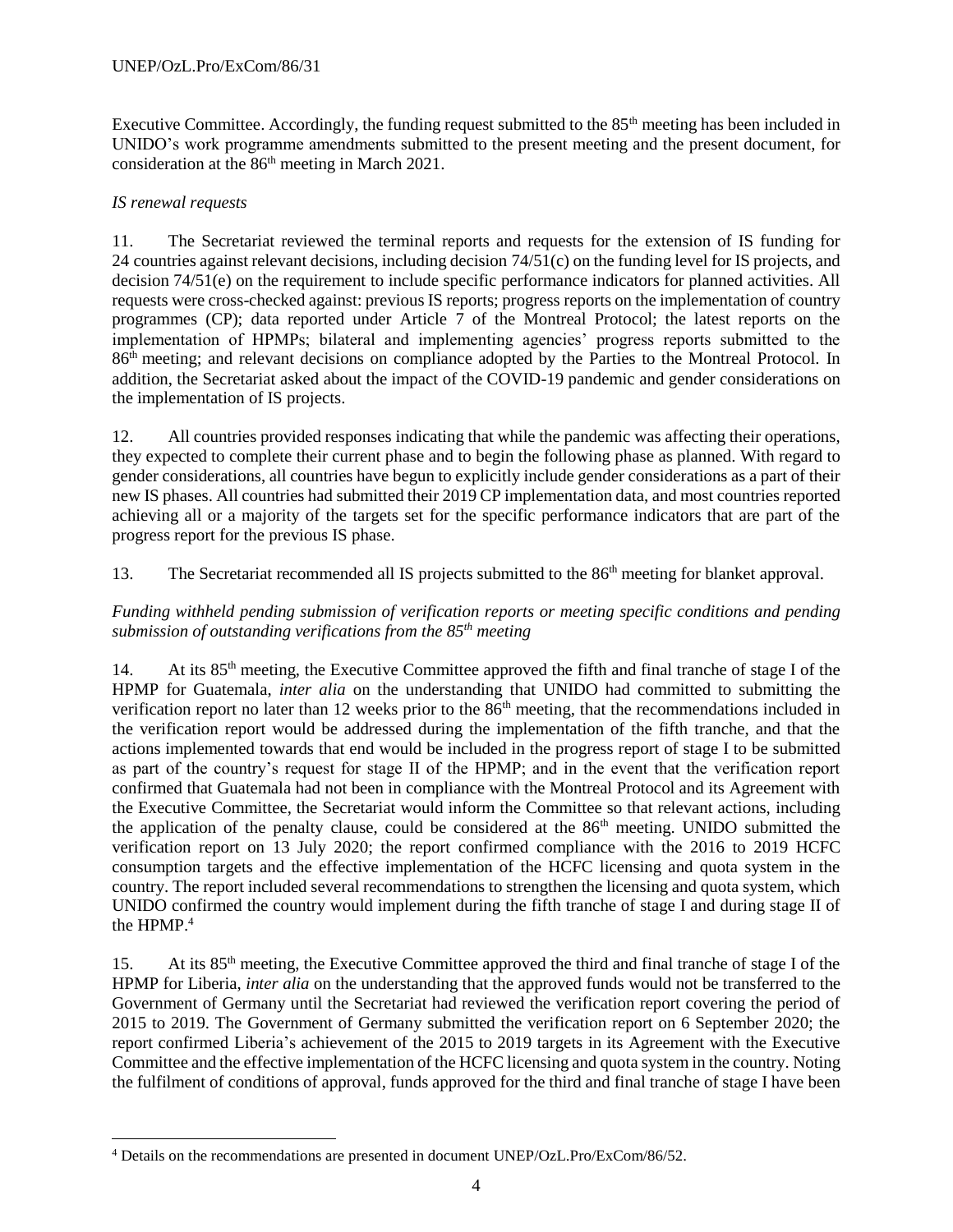released by the Government of Germany to the country in October 2020.

16. At its 85th meeting, the Executive Committee approved the fourth and final tranche of stage I of the HPMP for Sri Lanka, *inter alia* on the understanding that UNDP had committed to submitting the verification report no later than 12 weeks prior to the 86<sup>th</sup> meeting. UNDP submitted the verification on 22 August 2020; the report confirmed that the Government is implementing a licensing and quota system for HCFC imports and exports. However, an analysis of the physical records held by Customs and other sources to determine the actual consumption for 2016-2018 could not be completed because of the lockdowns caused by the COVID-19 pandemic. In order to allow the Government of Sri Lanka and UNDP to complete this review, the Secretariat requested that an updated verification report be submitted no later than 15 January 2021 to enable the consideration of stage II of the HPMP at the 86<sup>th</sup> meeting scheduled in March 2021.

#### *Summary of prices of the controlled substances and alternatives*

17. At its 79<sup>th</sup> meeting,<sup>5</sup> the Executive Committee requested the Secretariat to include in the present document a summary of the prices of the controlled substances and the alternatives to be phased in, as communicated by enterprises requesting funding in any new project proposal, including clarification of any differences between those and the prices reported in the CP data report. No new HCFC investment projects are being presented for consideration at the 86<sup>th</sup> meeting.

### *Implementation of Montreal Protocol activities in Article 5 countries amongst the COVID-19 pandemic*

18. Further to the information reported at the 85<sup>th</sup> meeting on the implementation of activities in Article 5 countries amongst the COVID-19 pandemic,<sup>6</sup> during the project review process for the 86th meeting the Secretariat noted the efforts made by assisted Governments and implementing agencies to ensure the continued implementation of activities supported by the Multilateral Fund. The extent to which the implementation of activities has been affected is described in each project proposal submitted to the 86th meeting.

### **Issues identified during project review**

#### *Requests for preparatory funding for HFC phase-down plans included in the work programmes of UNDP, UNEP, UNIDO and the Government of Germany*

19. At the  $85<sup>th</sup>$  meeting, UNDP, UNEP and UNIDO included in their work programmes requests for funding for the preparation of HFC phase-down plans for five countries. These funding requests submitted for individual consideration of the Executive Committee were not considered at the IAP established for the 85<sup>th</sup> meeting, and were deferred to the 86<sup>th</sup> meeting as agreed by the Executive Committee. Accordingly, these funding requests have been included in the work programme amendments submitted to the present meeting and the present document.

20. Three implementing agencies and one bilateral agency included 24 requests for project preparation for HFC phase-down plans for 19 countries as part of their work programmes (UNDP,<sup>7</sup> UNEP,<sup>8</sup>UNIDO,<sup>9</sup> the Government of Germany<sup>10</sup>) for 2020 submitted to the 86<sup>th</sup> meeting. Table I summarizes the requests submitted at the 85<sup>th</sup> and 86<sup>th</sup> meetings. The submissions were based on the format for funding for the

l

 $5$  Decision 79/4(c)

<sup>6</sup> UNEP/OzL.Pro/ExCom/85/13

<sup>7</sup> UNEP/OzL.Pro/ExCom/86/33

<sup>8</sup> UNEP/OzL.Pro/ExCom/86/34

<sup>9</sup> UNEP/OzL.Pro/ExCom/86/35

<sup>10</sup> UNEP/OzL.Pro/ExCom/86/32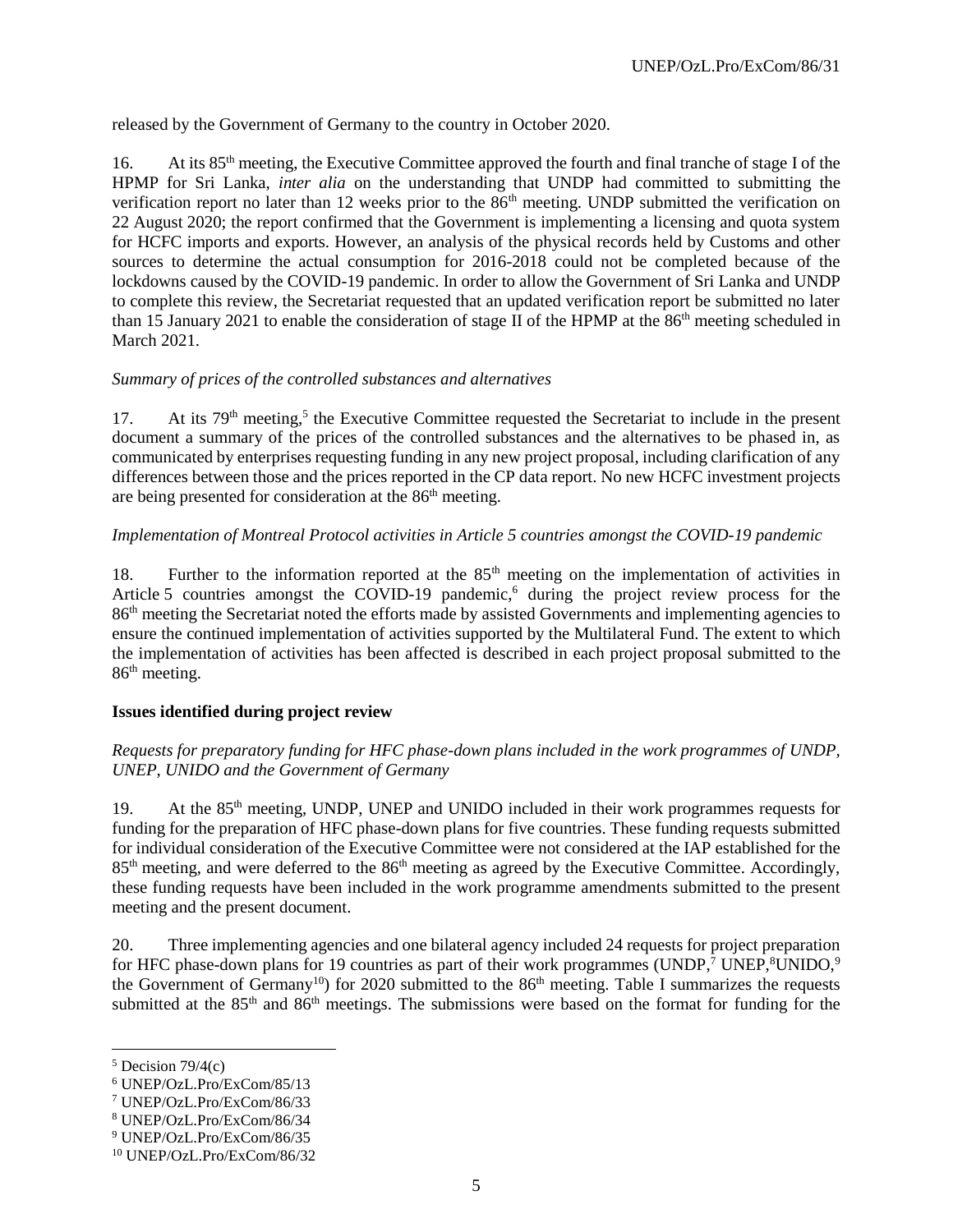preparation of stages of the HPMPs.

| Country              | <b>Project title</b>               | <b>Agency</b> | Cost (US \$) |
|----------------------|------------------------------------|---------------|--------------|
| Albania*             | Preparation of HFC phase-down plan | <b>UNIDO</b>  | 63,500       |
|                      | Preparation of HFC phase-down plan | <b>UNEP</b>   | 31,500       |
| Armenia              | Preparation of HFC phase-down plan | <b>UNEP</b>   | 150,000      |
| Bhutan               | Preparation of HFC phase-down plan | <b>UNEP</b>   | 75,000       |
|                      | Preparation of HFC phase-down plan | <b>UNDP</b>   | 10,000       |
| Burkina Faso         | Preparation of HFC phase-down plan | Germany       | 150,000      |
| Costa Rica*          | Preparation of HFC phase-down plan | <b>UNDP</b>   | 150,000      |
| $Cuba*$              | Preparation of HFC phase-down plan | <b>UNDP</b>   | 150,000      |
| Ghana                | Preparation of HFC phase-down plan | <b>UNDP</b>   | 105,000      |
|                      | Preparation of HFC phase-down plan | <b>UNEP</b>   | 45,000       |
| Jordan*              | Preparation of HFC phase-down plan | <b>UNIDO</b>  | 150,000      |
|                      | Preparation of HFC phase-down plan | <b>UNDP</b>   | 60,000       |
| Kyrgyzstan           | Preparation of HFC phase-down plan | <b>UNEP</b>   | 25,000       |
| Lao People's         | Preparation of HFC phase-down plan | <b>UNEP</b>   | 75,000       |
| Democratic Republic  | Preparation of HFC phase-down plan | <b>UNDP</b>   | 10,000       |
| Lebanon              | Preparation of HFC phase-down plan | <b>UNDP</b>   | 150,000      |
| Malaysia             | Preparation of HFC phase-down plan | World Bank    | 250,000      |
|                      | Preparation of HFC phase-down plan | <b>UNEP</b>   | 75,000       |
| Maldives             | Preparation of HFC phase-down plan | <b>UNDP</b>   | 10,000       |
| Mauritius            | Preparation of HFC phase-down plan | Germany       | 150,000      |
|                      | Preparation of HFC phase-down plan | <b>UNIDO</b>  | 125,000      |
| Mexico               | Preparation of HFC phase-down plan | <b>UNEP</b>   | 35,000       |
| Montenegro           | Preparation of HFC phase-down plan | <b>UNIDO</b>  | 85,000       |
| Niger                | Preparation of HFC phase-down plan | <b>UNIDO</b>  | 150,000      |
|                      | Preparation of HFC phase-down plan | <b>UNDP</b>   | 137,000      |
| Nigeria              | Preparation of HFC phase-down plan | <b>UNEP</b>   | 58,000       |
| North Macedonia      | Preparation of HFC phase-down plan | <b>UNIDO</b>  | 85,000       |
| Peru                 | Preparation of HFC phase-down plan | <b>UNDP</b>   | 150,000      |
|                      | Preparation of HFC phase-down plan | <b>UNEP</b>   | 60,000       |
| Senegal              | Preparation of HFC phase-down plan | <b>UNIDO</b>  | 25,000       |
| South Africa         | Preparation of HFC phase-down plan | <b>UNIDO</b>  | 100,000      |
| Turkmenistan         | Preparation of HFC phase-down plan | <b>UNEP</b>   | 150,000      |
| Uruguay*             | Preparation of HFC phase-down plan | <b>UNDP</b>   | 150,000      |
| Subtotal             |                                    |               | 3,045,000    |
| Agency support costs |                                    |               | 288,420      |
| <b>Total cost</b>    |                                    |               | 3,333,420    |

**Table 1. Requests for HFC phase-down projects submitted to the 85th and 86th meetings** 

\* Requests submitted to the  $85<sup>th</sup>$  meeting but deferred to the  $86<sup>th</sup>$  meeting.

\*\* The request for the Government of Malaysia is included in this list as the Government ratified the Kigali Amendment on 21 October 2020.

21. Each lead agency provided a description of the activities required for the preparation of the overarching strategy for HFC phase-down which included stakeholder meetings and consultations, a communication and outreach plan, and capacity-building activities. The submissions also included estimated imports of HFCs and HFC blends for 2015-2019. The funding amount for the preparation of the project proposals requested at the  $85<sup>th</sup>$  meeting was based on the funding for enabling activities (contained in decision 79/46(c)); however, the funding amount requested at the  $86<sup>th</sup>$  meeting was based on the funding for project preparation for stage I of HPMPs (contained in decision  $56/16(c)$ ), as this funding was used by bilateral and implementing agencies in preparing their 2021-2023 business plans that were submitted to the 86th meeting. The Secretariat notes that the funding amounts of project preparation requests submitted to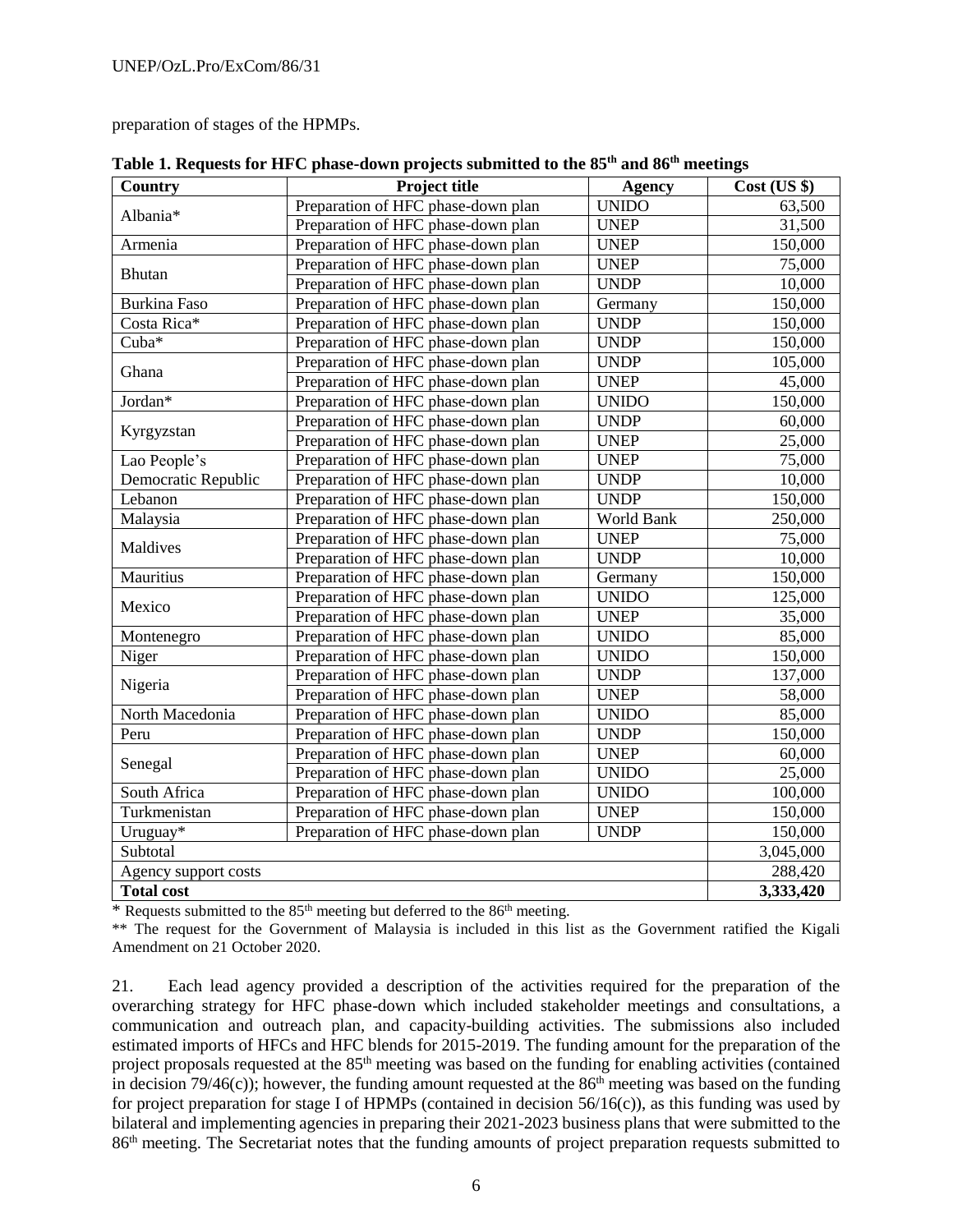the 85th and 86th meetings are indicative, as the actual amounts will be decided when the Executive Committee considers document UNEP/OzL.Pro/ExCom/86/88, Draft guidelines for the preparation of HFC phase-down plans for Article 5 countries (decision 84/54(a)).

22. While the actual funding level for preparation of HFC phase-down management plans has to be decided, the Secretariat reviewed the submissions based on the experience of reviewing requests for preparation of HPMPs, and taking into account guidance provided by and decisions adopted by the Executive Committee for such projects.

23. The Executive Committee may wish to consider the requests for the preparation of HFC phase-down management plans for the 24 countries listed in Table 1, once the guidelines for funding the preparation of HFC phase-down management plans have been agreed, in line with decision 84/54(a)(iii).

### *Potential delay in the implementation of time-sensitive HFC related activities*

24. During the IAP established for the  $85<sup>th</sup>$  meeting, the Executive Committee decided that bilateral and implementing agencies should continue to assist Article 5 countries in implementing the ongoing activities considering the constraints imposed by the COVID-19 pandemic, irrespective of their completion dates, and report back to the 86<sup>th</sup> meeting on those specific activities that required an extension of their completion dates. 11

25. During the progress report review process, the Secretariat noted that except for 22 completed HFC-related projects (including 12 enabling activities, nine project preparation activities and one HFC stand-alone investment project), most of the projects were at advanced stages of completion; continued prevalence of the uncertainties (e.g., lifting travel constraints, reactivating engagement of consultants, allowing workshops in countries) affected the project implementation timelines and a final completion date for those activities could not be determined. Therefore, bilateral and implementing agencies sought advice from the Executive Committee on how to proceed.

26. The Secretariat notes that the agencies continue working with Article 5 countries to implement the ongoing projects to the best of their abilities, adapting and modifying their procedures in light of the COVID-19 pandemic. It also notes the prevailing uncertainties with regard to the reactivation of regular activities in various countries, resulting in challenges to completing the projects whose deadlines are in June 2020 or January 2021.

27. Based on these facts, the Executive Committee may wish to advise bilateral and implementing agencies to continue assisting all Article 5 countries in implementing the ongoing activities considering the constraints imposed by the COVID-19 pandemic, irrespective of their completion dates, and report back to the 87<sup>th</sup> meeting on those specific activities that require an extension of their completion dates.

#### *Consideration of the servicing tail in the context of the HPMP for the total phase-out of HCFCs*

28. At the 85<sup>th</sup> meeting, the Governments of Jamaica<sup>12</sup> and Serbia<sup>13</sup> submitted stage II of their HPMPs that proposed a reduction of 97.5 per cent (rather than 100 per cent) of their respective HCFC baselines by a given year, while continuing to consume up to 2.5 per cent of their baselines (i.e., the "servicing tail") after that year, including years after 2030. While the issue did not have to be addressed at that meeting, as the Government of Jamaica withdrew its project proposal request, and the Government of Serbia decided to address its stage II of the HPMP only up to 2025 instead of 2030 as originally submitted, the Secretariat informed the Executive Committee on this matter,<sup>14</sup> as it was anticipated that several stage II/III requests

l <sup>11</sup> Paragraph 62 of document UNEP/OzL.Pro/ExCom/85/IAP/3

<sup>12</sup> UNEP/OzL.Pro/ExCom/85/31

<sup>13</sup> UNEP/OzL.Pro/ExCom/85/46

<sup>&</sup>lt;sup>14</sup> Paragraphs 29 to 34 of document UNEP/OzL.Pro/ExCom/85/13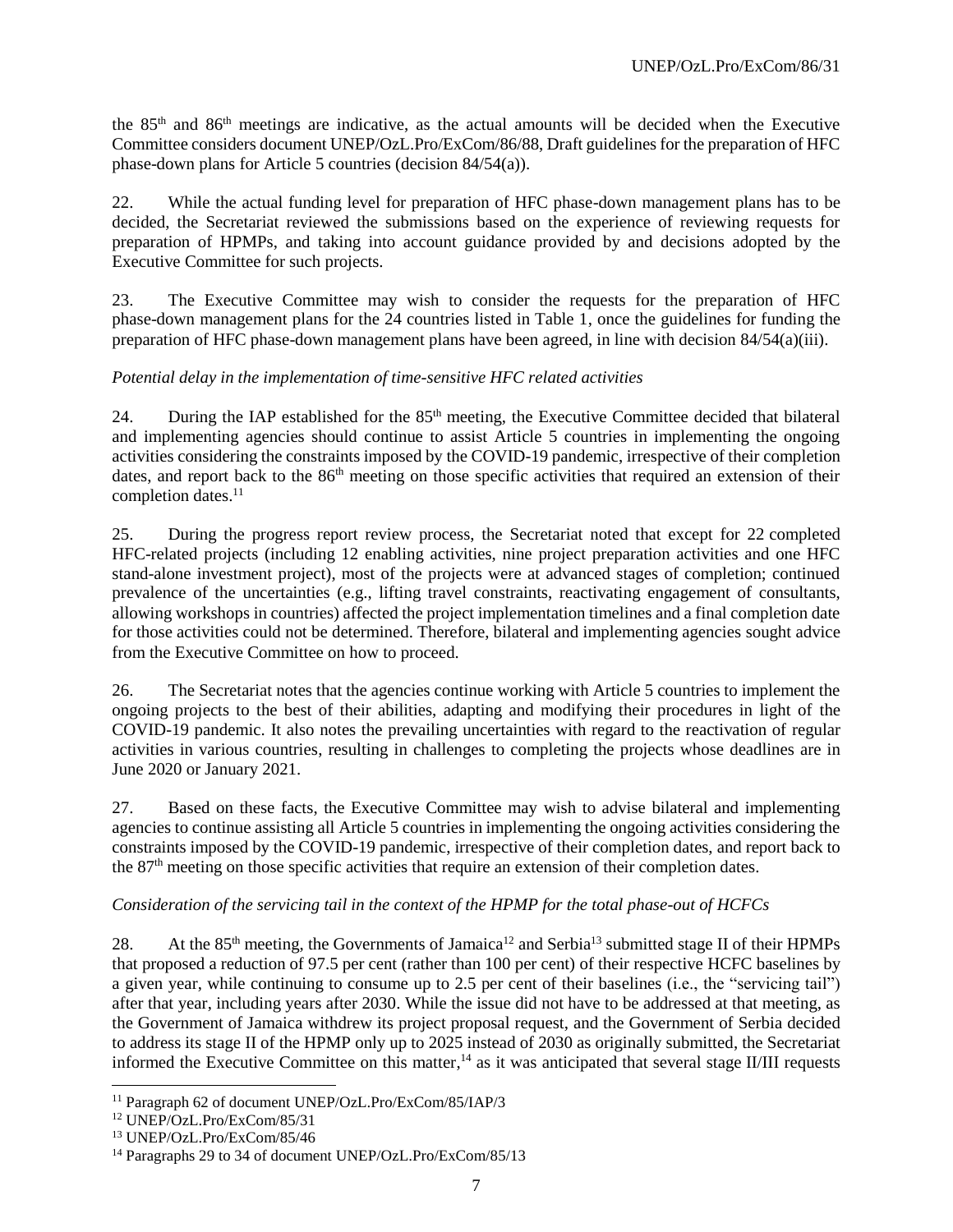of the HPMPs for Article 5 countries that would be submitted to the 86<sup>th</sup> meeting might consider consuming HCFCs after 2030 for the "servicing tail" allowed under the Montreal Protocol.

29. Several of the potential issues associated with the servicing tail identified at the 85<sup>th</sup> meeting included: lack of clarity on how such HCFC consumption and such specific uses would be monitored and verified; whether and how a penalty would be applied in the event that the country's consumption was more than 2.5 per cent of its baseline in 2030-2040, or that the country consumed HCFCs for a use other than that specified in the paragraph 8 of Article 5 of the Montreal Protocol; how the country would modify its licensing and quota system to ensure compliance with the relevant obligations outlined in its Agreement with the Executive Committee; the date of completion of the HPMP and the consequent Agreement, given that HCFC consumption could continue until 1 January 2040; the roles and responsibilities of the lead and cooperating agencies during the 2030-2040 period; and whether funding would be available beyond 2030.

30. During the IAP established at the  $85<sup>th</sup>$  meeting, some Executive Committee members<sup>15</sup> requested further clarification on the matter or indicated a disagreement with the conclusion and recommendation by the Secretariat. <sup>16</sup> As a result, some members expected that the issue of the servicing tail be discussed at the postponed 85th meeting.

31. At the 86<sup>th</sup> meeting, 23 proposals were received for total phase-out of HCFCs, including one regional proposal comprising 12 countries. Several of them reported that countries might need to use the servicing tail in line with the Montreal Protocol. Taking into account the issue presented at the 85<sup>th</sup> meeting and the comments received during the IAP, upon further analysis of the potential issues listed above, the Secretariat concluded that:

- (a) In line with paragraph 8 ter(e)<sup>17</sup> of Article 5 of the Protocol, the last consumption target in the Agreement for total HCFC phase-out plans should be zero (and not 2.5 per cent of the baseline). Subsequently, the Agreement between the country and the Executive Committee would be completed one year after the total phase-out, as per paragraph 14 of the Agreement template<sup>18</sup> (i.e., for countries with total phase-out planned for 1 January 2030, the date of completion would be 31 December 2031); and
- (b) In line with paragraph 8 ter(e)(i)<sup>19</sup> of Article 5 of the Montreal Protocol and paragraph 4(d) of decision XIX/6, the Secretariat included in the recommendation to approve the final stages of HPMPs proposing total HCFC phase-out, the following: "to note the commitment of the Government to completely phase out HCFCs by 1 January 2030, and that HCFCs would not be imported after that date, except for the allowance for a servicing tail between

l

<sup>15</sup> Australia, Chile, Czechia and Switzerland.

<sup>&</sup>lt;sup>16</sup> Section on the "Servicing tail in the context of an HPMP for the total phase-out of HCFCs" contained in document UNEP/OzL.Pro/ExCom/85/IAP/2.

<sup>&</sup>lt;sup>17</sup> "To ensure that for the twelve-month period commencing on 1 January 2030, and in each twelve-month period thereafter, its calculated level of consumption of the controlled substances in Group I of Annex C does not exceed zero."

<sup>&</sup>lt;sup>18</sup> The completion of the Plan and the associated Agreement will take place at the end of the year following the last year for which a maximum allowable total consumption level has been specified in Appendix 2-A. Should at that time there still be activities that are outstanding, and which were foreseen in the last Tranche Implementation Plan and its subsequent revisions as per sub-paragraph 5(d) and paragraph 7, the completion of the Plan will be delayed until the end of the year following the implementation of the remaining activities.

<sup>&</sup>lt;sup>19</sup> "Each such Party may exceed that limit on consumption in any such twelve-month period so long as the sum of its calculated levels of consumption over the ten-year period from 1 January 2030 to 1 January 2040, divided by ten, does not exceed two point five per cent of the average of its calculated levels of consumption in 2009 and 2010, and provided that such consumption shall be restricted to: the servicing of refrigeration and air-conditioning equipment existing on 1 January 2030; the servicing of fire suppression and fire protection equipment existing on 1 January 2030; solvent applications in rocket engine manufacturing; and topical medical aerosol applications for the specialized treatment of burns."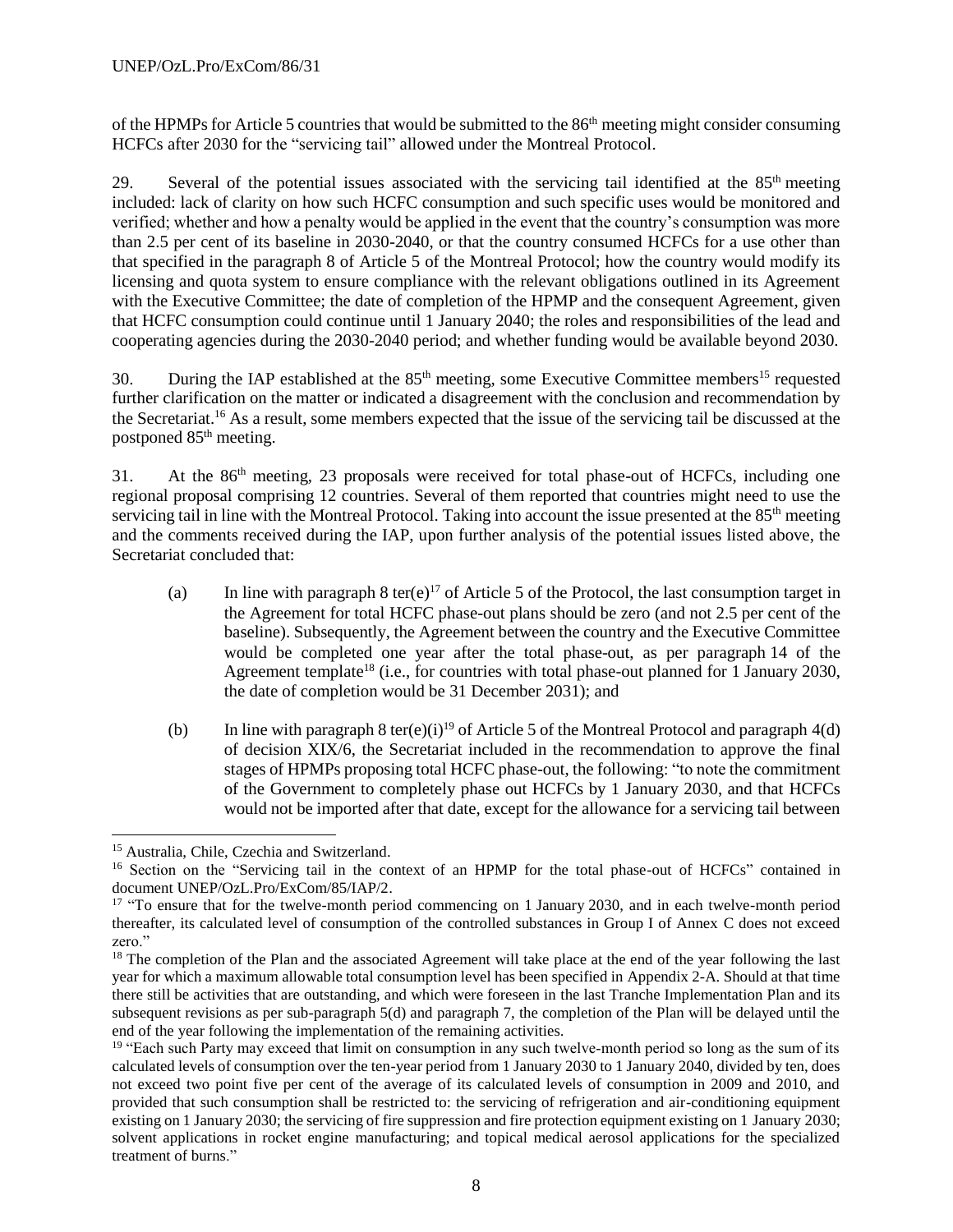2030-2040 where required, and consistent with the provisions of the Montreal Protocol." In order to be equitable across Article 5 countries, the Secretariat also included this recommendation for those Article 5 countries that did not envisage a servicing tail for 2030-2040.

32. The Secretariat considers that this approach clearly establishes the target for total HCFC phase-out under the Agreement between the country concerned and the Executive Committee, while recognizing the flexibility agreed by the Parties to allow HCFC consumption as per the limits and applications established in the Montreal Protocol provision. The approach recommended by the Secretariat will still be valid if this provision is modified in the future.<sup>20</sup> Sustainability of the phase-out in compliance with the Montreal Protocol (with or without the use of the servicing tail) will continue to rely on the Article 5 country, as it has for other ODS already phased out. This approach was acceptable to the Article 5 countries that requested funding for the total phase-out of HCFCs by 2030 at the 86<sup>th</sup> meeting.

33. Accordingly, the discussion on the potential issues related to the servicing tail may no longer be required at the present meeting.

#### *Deadline for submission of projects (decisions 81/30(c)(ii) and 84/52)*

34. At its 81st meeting, the Executive Committee adopted new deadlines for submissions of project proposals and projects with specific reporting requirements by bilateral and implementing agencies for consideration by the Committee, starting from the 82<sup>nd</sup> meeting, and noted that new submission deadlines would be reviewed at its last meeting in 2019 (decision 81/30(c)(ii)).

35. At the  $84<sup>th</sup>$  meeting, it was decided that the submission deadlines agreed in decision 81/30 would be reviewed at its 86th meeting instead of its 84th meeting, on the basis of analysis, to be prepared by the Secretariat in consultation with the bilateral and implementing agencies, of how the revised submission deadlines had been applied and whether they had affected project submissions.

36. The Secretariat appreciates the efforts undertaken by bilateral and implementing agencies to comply with the deadlines and, whenever possible, submit proposals and reports in advance. However, the additional experience gained in the application of the revised deadlines during the  $85<sup>th</sup>$  and  $86<sup>th</sup>$  meetings does not correspond to the typical circumstances given the restrictions and limitations imposed by the COVID-19 pandemic, which in several cases has delayed the time of response during the project review process. Furthermore, the matter had not been discussed with bilateral and implementing agencies, as the interagency coordination meeting for the  $86<sup>th</sup>$  meeting could not take place.

37. On this basis, the Executive Committee may wish to review the submission deadlines agreed in decision 81/30 at a future meeting, instead of the  $86<sup>th</sup>$  meeting, based on the analysis of how the revised submission deadlines were applied and whether they affected project submissions, to be prepared by the Secretariat in consultation with the bilateral and implementing agencies.

#### **Projects and activities submitted for blanket approval**

l

38. Annex I to the present document lists 87 funding requests for projects and activities totalling US \$9,683,608, including agency support costs, that are recommended for blanket approval. The approval of these projects would include the relevant conditions or provisions in the corresponding project evaluation sheets, as well as the approval of implementation programmes associated with the relevant tranches of multi-year projects.

<sup>&</sup>lt;sup>20</sup> In paragraph 13 of decision XIX/6, the Parties agreed to review in 2025 the need for the annual average of 2.5 per cent for servicing during the period 2030-2040.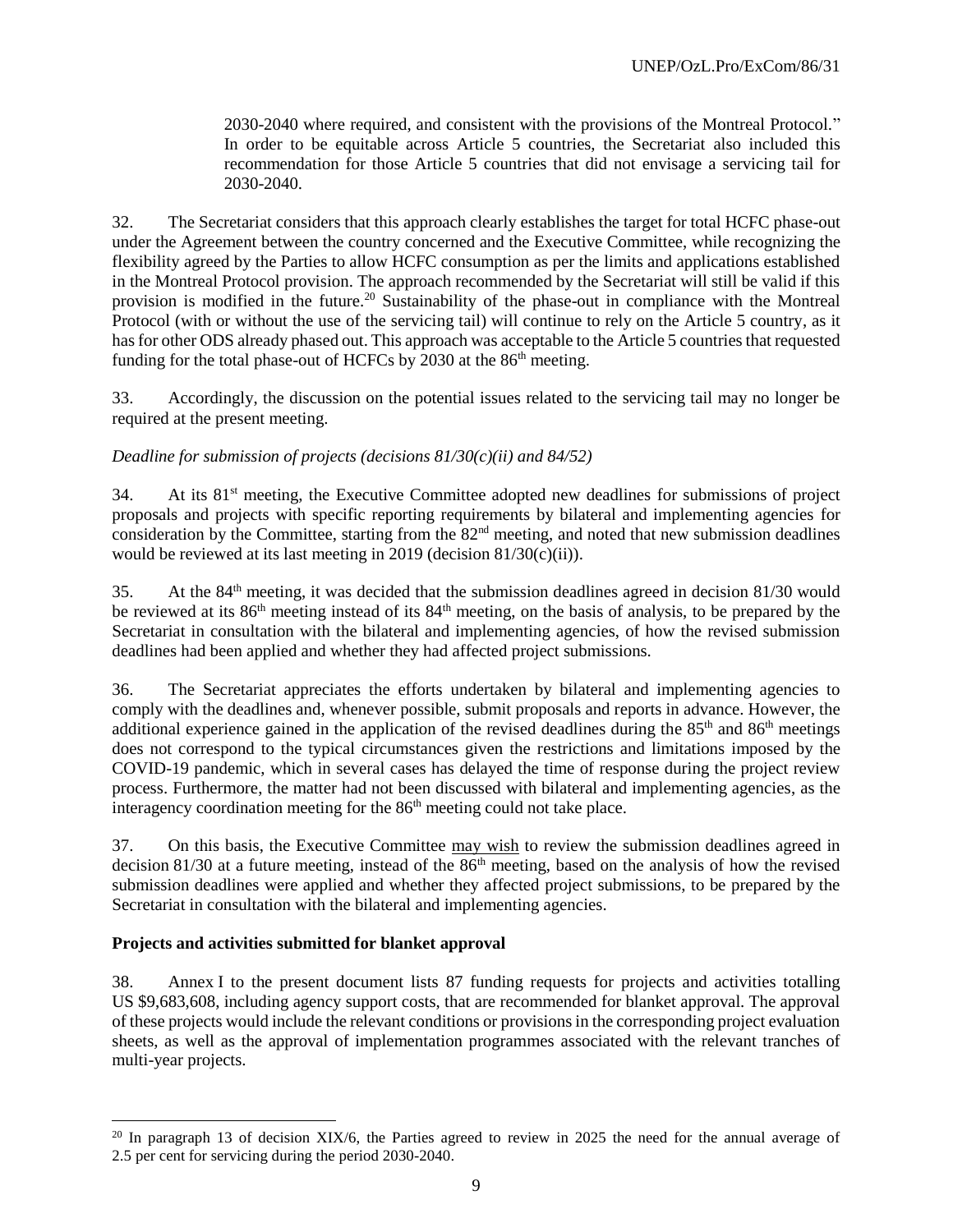### **Investment projects for individual consideration**

39. One hundred and three funding requests for projects/activities totalling US \$48,414,918, including agency support costs after the review by the Secretariat, are proposed for individual consideration.

40. To facilitate the Executive Committee's consideration of the investment projects for individual consideration, the Secretariat has classified the projects by sector, and has grouped them according to the issues, as shown in Table 2.

| Country                  | Project                     | <b>Agency</b>     | <b>Document</b> | <b>Issue</b>                   |
|--------------------------|-----------------------------|-------------------|-----------------|--------------------------------|
|                          |                             |                   | number          |                                |
| <b>Stage II of HPMPs</b> |                             |                   |                 |                                |
| <b>Botswana</b>          | HCFC phase-out              | UNEP/UNIDO        | 86/40           | All technical and cost issues  |
|                          | management plan (stage II)  |                   |                 | resolved                       |
| Brunei Darussalam        | HCFC phase-out              | <b>UNEP/UNDP</b>  | 86/42           | All technical and cost issues  |
|                          | management plan (stage II)  |                   |                 | resolved                       |
| Cuba                     | HCFC phase-out              | <b>UNDP</b>       | 86/45           | All technical and cost issues  |
|                          | management plan (stage II)  |                   |                 | resolved                       |
| Dominican                | HCFC phase-out              | UNDP/UNEP         | 86/46           | All technical and cost issues  |
| Republic                 | management plan (stage III) |                   |                 | resolved                       |
| Ecuador                  | <b>HCFC</b> phase-out       | <b>UNIDO/UNEP</b> | 86/47           | All technical and cost issues  |
|                          | management plan (stage II)  |                   |                 | resolved                       |
| Eswatini                 | HCFC phase-out              | UNEP/UNDP         | 86/49           | All technical and cost issues  |
|                          | management plan (stage II)  |                   |                 | resolved                       |
| The Gambia               | HCFC phase-out              | UNEP/UNIDO        | 86/51           | All technical and cost issues  |
|                          | management plan (stage II)  |                   |                 | resolved                       |
| Guatemala                | HCFC phase-out              | <b>UNIDO/UNEP</b> | 86/52           | All technical and cost issues  |
|                          | management plan (stage II)  |                   |                 | resolved                       |
| Honduras                 | HCFC phase-out              | UNIDO/UNEP        | 86/53           | All technical and cost issues  |
|                          | management plan (stage II)  |                   |                 | resolved                       |
| Jamaica                  | HCFC phase-out              | <b>UNDP</b>       | 86/56           | All technical and cost issues  |
|                          | management plan (stage II)  |                   |                 | resolved                       |
| Lao People's             | HCFC phase-out              | UNEP/UNDP         | 86/58           | All technical and cost issues  |
| Democratic               | management plan (stage II)  |                   |                 | resolved                       |
| Republic (the)           |                             |                   |                 |                                |
| Mongolia                 | HCFC phase-out              | UNEP/Japan        | 86/61           | All technical and cost issues  |
|                          | management plan (stage II)  |                   |                 | resolved                       |
| Nepal                    | <b>HCFC</b> phase-out       | <b>UNDP/UNEP</b>  | 86/63           | All technical and cost issues  |
|                          | management plan (stage II)  |                   |                 | resolved                       |
| Nicaragua                | HCFC phase-out              | UNEP/UNIDO        | 86/64           | All technical and cost issues  |
|                          | management plan (stage II)  |                   |                 | resolved                       |
| Pacific Island           | <b>HCFC</b> phase-out       | <b>UNEP</b>       | 86/67           | All technical and cost issues  |
| countries (Cook          | management plan (stage II)  |                   |                 | resolved                       |
| Islands, Kiribati,       |                             |                   |                 |                                |
| Marshall Islands,        |                             |                   |                 |                                |
| Micronesia, Nauru,       |                             |                   |                 |                                |
| Niue, Palau,             |                             |                   |                 |                                |
| Samoa, Solomon           |                             |                   |                 |                                |
| Islands, Tonga,          |                             |                   |                 |                                |
| Tuvalu, Vanuatu)         |                             |                   |                 |                                |
| Panama                   | HCFC phase-out              | <b>UNDP</b>       | 86/68           | All technical and cost issues  |
|                          | management plan (stage III) |                   |                 | resolved                       |
| Qatar                    | HCFC phase-out              | UNIDO/UNEP        | 86/70           | All technical and cost issues  |
|                          | management plan (stage II)  |                   |                 | resolved; extension of stage I |
| Rwanda                   | HCFC phase-out              | UNEP/UNIDO        | 86/72           | All technical and cost issues  |

**Table 2. Investment projects submitted for individual consideration**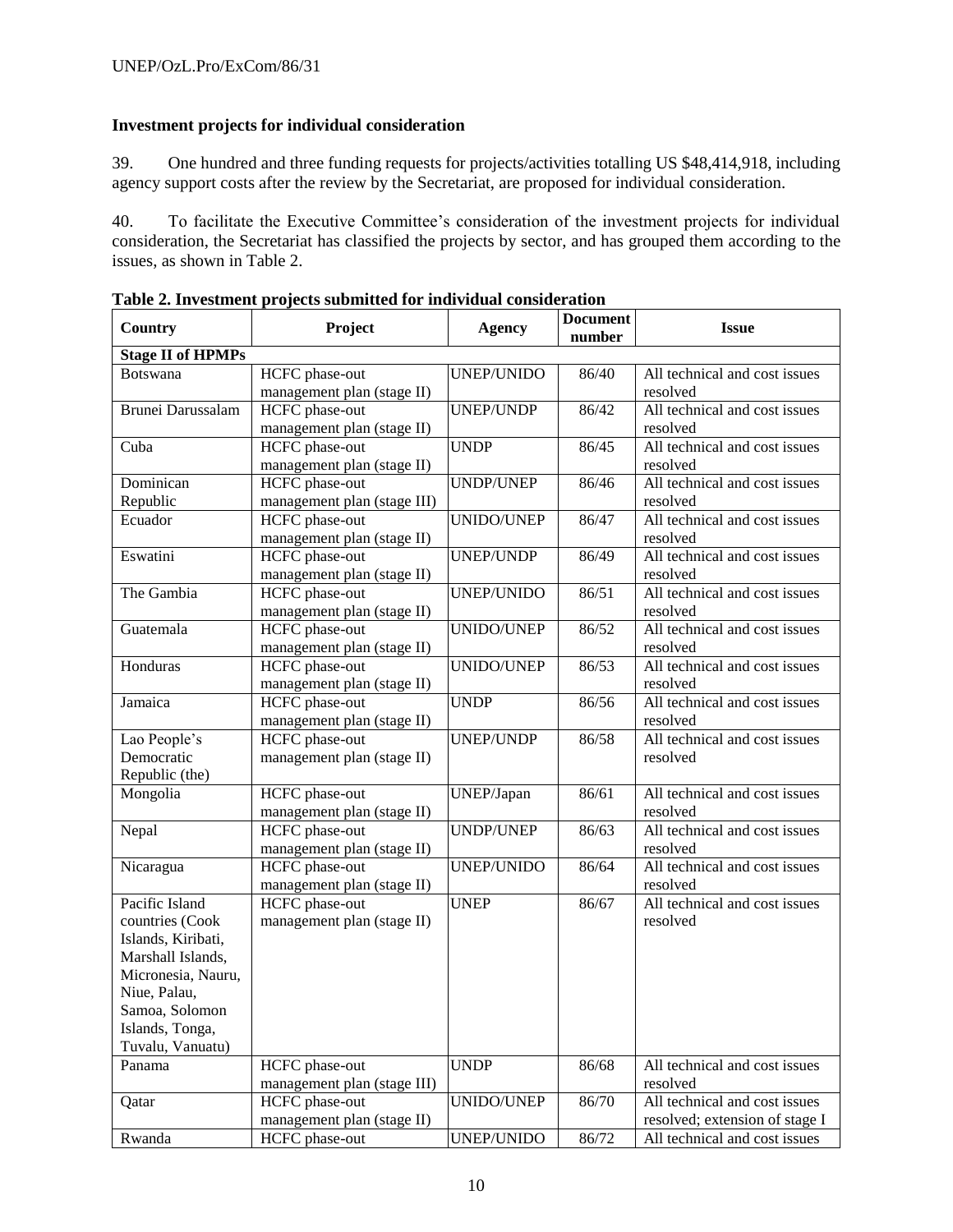| <b>Country</b> | Project                                   | <b>Agency</b>     | <b>Document</b><br>number | <b>Issue</b>                   |
|----------------|-------------------------------------------|-------------------|---------------------------|--------------------------------|
|                | management plan (stage II)                |                   |                           | resolved                       |
| Sri Lanka      | HCFC phase-out                            | <b>UNDP/UNEP</b>  | 86/74                     | All technical and cost issues  |
|                | management plan (stage II)                |                   |                           | resolved; issue related to     |
|                |                                           |                   |                           | verification report            |
| Syrian Arab    | HCFC phase-out                            | <b>UNEP/UNIDO</b> | 86/76                     | All technical and cost issues  |
| Republic       | management plan (stage I)                 |                   |                           | resolved                       |
| Trinidad and   | <b>HCFC</b> phase-out                     | <b>UNDP</b>       | 86/77                     | All technical and cost issues  |
| Tobago         | management plan (stage II)                |                   |                           | resolved                       |
| Turkmenistan   | HCFC phase-out                            | <b>UNIDO</b>      | 86/78                     | All technical and cost issues  |
|                | management plan (stage II)                |                   |                           | resolved                       |
| Uganda         | HCFC phase-out                            | <b>UNEP/UNIDO</b> | 86/79                     | All technical and cost issues  |
|                | management plan (stage II)                |                   |                           | resolved                       |
| Uruguay        | HCFC phase-out                            | <b>UNDP</b>       | 86/80                     | All technical and cost issues  |
|                | management plan (stage III)               |                   |                           | resolved                       |
| Zambia         | <b>HCFC</b> phase-out                     | <b>UNEP/UNIDO</b> | 86/81                     | All technical and cost issues  |
|                | management plan (stage II)                |                   |                           | resolved                       |
| Zimbabwe       | HCFC phase-out                            | <b>UNEP/UNDP</b>  | 86/82                     | All technical and cost issues  |
|                | management plan (stage II)                |                   |                           | resolved                       |
|                | Tranche request of stage I, stage II HPMP |                   |                           |                                |
| <b>Brazil</b>  | HCFC phase-out                            | UNDP/UNIDO/       | 86/41                     | No funds requested for the     |
|                | management plan (stage II)                | Germany           |                           | PU foam sector                 |
|                |                                           |                   |                           | Cancellation of the room AC    |
|                |                                           |                   |                           | manufacturing sector project   |
| India          | HCFC phase-out                            | UNDP/UNEP/        | 86/54                     | Tranche above US \$5 million   |
|                | management plan (stage II)                | Germany           |                           | Reduction of funds in line     |
|                |                                           |                   |                           | with decision $77/43(d)(ii)$   |
| Lebanon        | HCFC phase-out                            | <b>UNDP</b>       | 86/59                     | Revision of duration of        |
|                | management plan (stage II)                |                   |                           | stage II                       |
| <b>HFC-23</b>  |                                           |                   |                           |                                |
| Argentina      | HFC-23 by-product                         | <b>UNIDO</b>      | 86/95                     | To be determined <sup>21</sup> |
|                | emissions control                         |                   |                           |                                |
| Mexico         | HFC-23 by-product                         | <b>UNIDO</b>      | 86/96                     | Two policy issues may affect   |
|                | emissions control                         |                   |                           | costs                          |

 $\overline{a}$  $21$  The project was still under discussion at the time of finalization of the present document.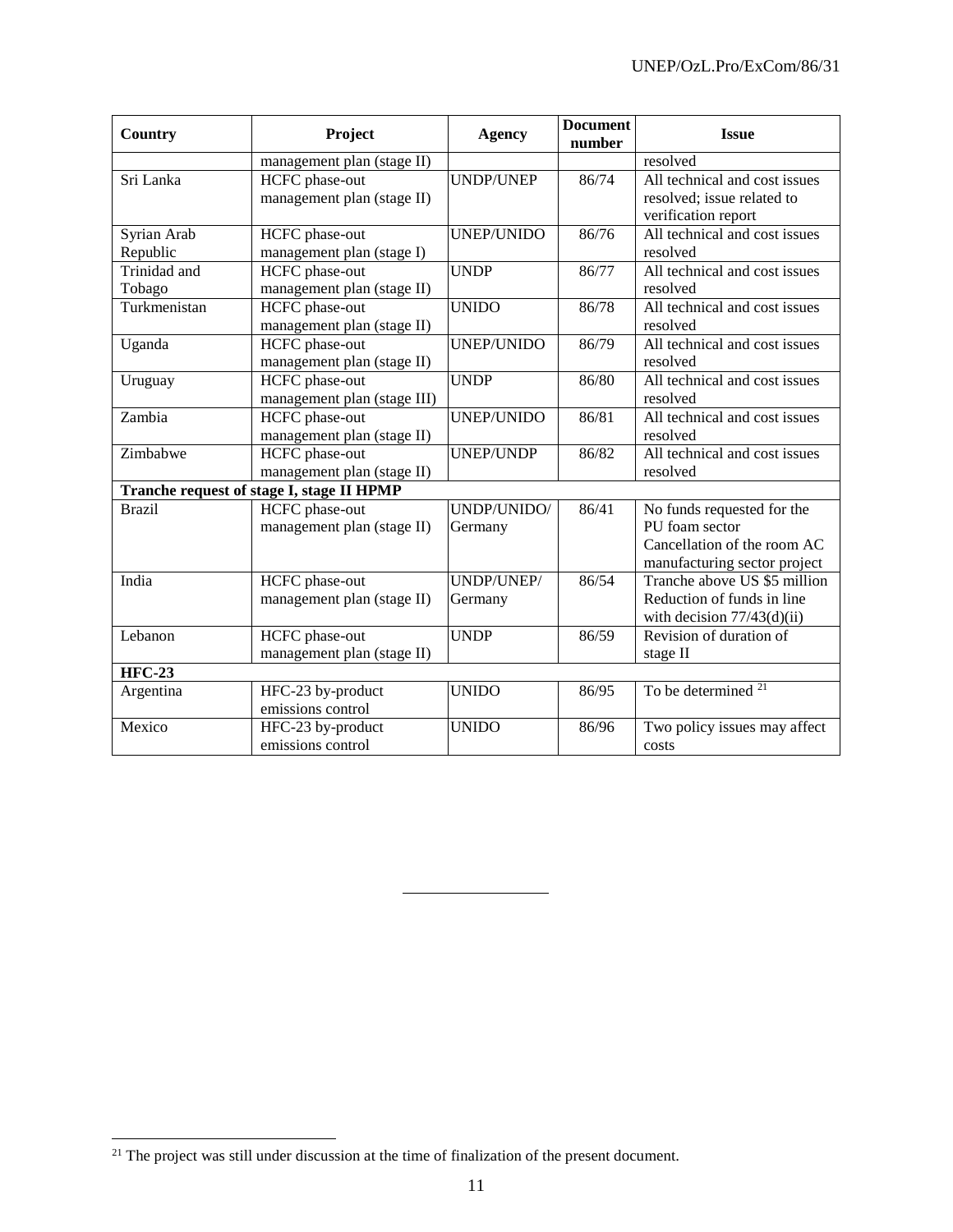| <b>Project Title</b>                                                                                                                                                                                                       | <b>Agency</b>             | <b>ODP/Metric</b> |           | Funds recommended (US\$) |              | C.E.      |
|----------------------------------------------------------------------------------------------------------------------------------------------------------------------------------------------------------------------------|---------------------------|-------------------|-----------|--------------------------|--------------|-----------|
|                                                                                                                                                                                                                            |                           | $(tonnes)*$       | Project   | <b>Support</b>           | <b>Total</b> | (US\$/kg) |
| <b>ARMENIA</b>                                                                                                                                                                                                             |                           |                   |           |                          |              |           |
| PHASE-OUT PLAN                                                                                                                                                                                                             |                           |                   |           |                          |              |           |
| <b>HCFC</b> phase out plan                                                                                                                                                                                                 |                           |                   |           |                          |              |           |
| HCFC phase-out management plan (stage II, third tranche)                                                                                                                                                                   | <b>UNDP</b>               |                   | \$21,600  | \$1,944                  | \$23,544     |           |
| <b>SEVERAL</b>                                                                                                                                                                                                             |                           |                   |           |                          |              |           |
| Ozone unit support                                                                                                                                                                                                         |                           |                   |           |                          |              |           |
| Extension of institutional strengthening project (phase VII:<br>$4/2021 - 3/2023$                                                                                                                                          | <b>UNIDO</b>              |                   | \$153,600 | \$10,752                 | \$164,352    |           |
|                                                                                                                                                                                                                            | <b>Total for Armenia</b>  |                   | \$175,200 | \$12,696                 | \$187,896    |           |
| <b>BARBADOS</b>                                                                                                                                                                                                            |                           |                   |           |                          |              |           |
| PHASE-OUT PLAN                                                                                                                                                                                                             |                           |                   |           |                          |              |           |
| <b>HCFC</b> phase out plan                                                                                                                                                                                                 |                           |                   |           |                          |              |           |
| Preparation of a HCFC phase-out management plan (stage II) UNEP                                                                                                                                                            |                           |                   | \$30,000  | \$3,900                  | \$33,900     |           |
| Verification report on the implementation of stage I of the<br>HCFC phase-out management plan                                                                                                                              | <b>UNEP</b>               |                   | \$30,000  | \$3,900                  | \$33,900     |           |
| Approved on the understanding that the verification report should<br>be submitted at least 10 weeks prior to the applicable Executive<br>Committee meeting where the next funding tranche for its HPMP<br>is being sought. |                           |                   |           |                          |              |           |
|                                                                                                                                                                                                                            | <b>Total for Barbados</b> |                   | \$60,000  | \$7,800                  | \$67,800     |           |
| <b>BOLIVIA</b>                                                                                                                                                                                                             |                           |                   |           |                          |              |           |
| PHASE-OUT PLAN                                                                                                                                                                                                             |                           |                   |           |                          |              |           |
| <b>HCFC</b> phase out plan                                                                                                                                                                                                 |                           |                   |           |                          |              |           |
| HCFC phase-out management plan (stage I, fifth tranche)                                                                                                                                                                    | <b>UNIDO</b>              |                   | \$31,500  | \$2,835                  | \$34,335     |           |
|                                                                                                                                                                                                                            | <b>Total for Bolivia</b>  |                   | \$31,500  | \$2,835                  | \$34,335     |           |
| <b>BOSNIA AND HERZEGOVINA</b>                                                                                                                                                                                              |                           |                   |           |                          |              |           |
| <b>PHASE-OUT PLAN</b>                                                                                                                                                                                                      |                           |                   |           |                          |              |           |
| <b>HCFC</b> phase out plan                                                                                                                                                                                                 |                           |                   |           |                          |              |           |
| Verification report on implementation of stage I of the<br>HCFC phase-out management plan                                                                                                                                  | <b>UNIDO</b>              |                   | \$30,000  | \$2,700                  | \$32,700     |           |
| Approved on the understanding that the verification report should<br>be submitted at least 10 weeks prior to the applicable Executive<br>Committee meeting where the next funding tranche for its HPMP<br>is being sought. |                           |                   |           |                          |              |           |
| <b>Total for Bosnia and Herzegovina</b>                                                                                                                                                                                    |                           |                   | \$30,000  | \$2,700                  | \$32,700     |           |
|                                                                                                                                                                                                                            |                           |                   |           |                          |              |           |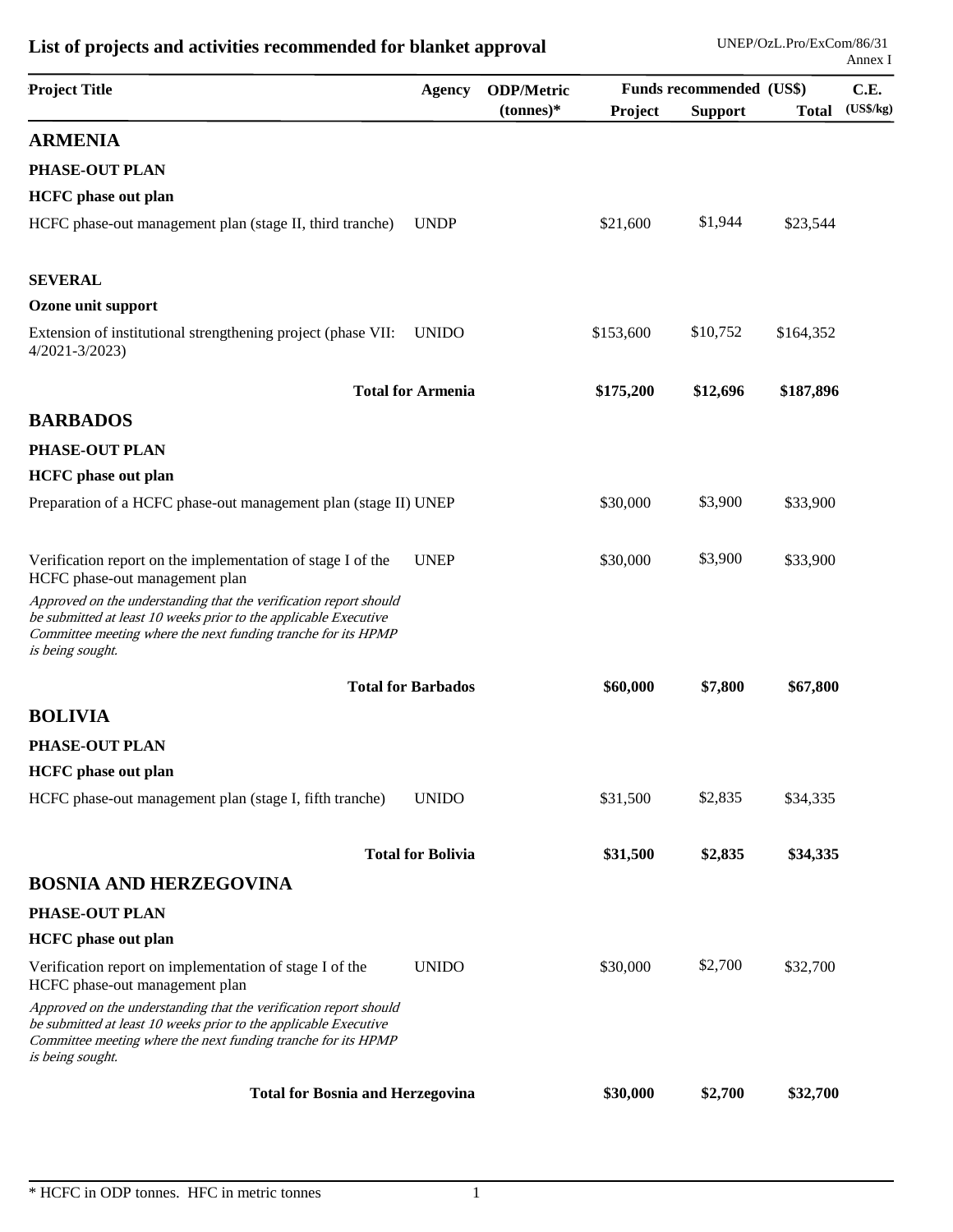| <b>Project Title</b>                                                                                                                                                                                                       | <b>Agency</b>             | <b>ODP/Metric</b> | <b>Funds recommended (US\$)</b> |                |              | C.E.      |
|----------------------------------------------------------------------------------------------------------------------------------------------------------------------------------------------------------------------------|---------------------------|-------------------|---------------------------------|----------------|--------------|-----------|
|                                                                                                                                                                                                                            |                           | $(tonnes)*$       | Project                         | <b>Support</b> | <b>Total</b> | (US\$/kg) |
| <b>BOTSWANA</b>                                                                                                                                                                                                            |                           |                   |                                 |                |              |           |
| PHASE-OUT PLAN                                                                                                                                                                                                             |                           |                   |                                 |                |              |           |
| <b>HCFC</b> phase out plan                                                                                                                                                                                                 |                           |                   |                                 |                |              |           |
| HCFC phase-out management plan (stage I, third tranche)                                                                                                                                                                    | <b>UNEP</b>               |                   | \$55,000                        | \$7,150        | \$62,150     |           |
|                                                                                                                                                                                                                            | <b>Total for Botswana</b> |                   | \$55,000                        | \$7,150        | \$62,150     |           |
| <b>BRAZIL</b>                                                                                                                                                                                                              |                           |                   |                                 |                |              |           |
| <b>SEVERAL</b>                                                                                                                                                                                                             |                           |                   |                                 |                |              |           |
| Ozone unit support                                                                                                                                                                                                         |                           |                   |                                 |                |              |           |
| Extension of institutional strengthening project (phase IX:<br>$1/2021 - 12/2022$                                                                                                                                          | <b>UNDP</b>               |                   | \$449,280                       | \$31,450       | \$480,730    |           |
|                                                                                                                                                                                                                            | <b>Total for Brazil</b>   |                   | \$449,280                       | \$31,450       | \$480,730    |           |
| <b>BRUNEI DARUSSALAM</b>                                                                                                                                                                                                   |                           |                   |                                 |                |              |           |
| <b>SEVERAL</b>                                                                                                                                                                                                             |                           |                   |                                 |                |              |           |
| Ozone unit support                                                                                                                                                                                                         |                           |                   |                                 |                |              |           |
| Renewal of the institutional strengthening project (phase<br>VII: 1/2021-12/2022)                                                                                                                                          | <b>UNEP</b>               |                   | \$89,600                        | \$0            | \$89,600     |           |
| <b>Total for Brunei Darussalam</b>                                                                                                                                                                                         |                           |                   | \$89,600                        |                | \$89,600     |           |
| <b>BURKINA FASO</b>                                                                                                                                                                                                        |                           |                   |                                 |                |              |           |
| PHASE-OUT PLAN                                                                                                                                                                                                             |                           |                   |                                 |                |              |           |
| <b>HCFC</b> phase out plan                                                                                                                                                                                                 |                           |                   |                                 |                |              |           |
| HCFC phase-out management plan (stage I, fourth tranche)                                                                                                                                                                   | <b>UNEP</b>               |                   | \$63,000                        | \$8,190        | \$71,190     |           |
| <b>Total for Burkina Faso</b>                                                                                                                                                                                              |                           |                   | \$63,000                        | \$8,190        | \$71,190     |           |
| <b>BURUNDI</b>                                                                                                                                                                                                             |                           |                   |                                 |                |              |           |
| PHASE-OUT PLAN                                                                                                                                                                                                             |                           |                   |                                 |                |              |           |
| <b>HCFC</b> phase out plan                                                                                                                                                                                                 |                           |                   |                                 |                |              |           |
| Verification report on the implementation of stage I of the<br>HCFC phase-out management plan                                                                                                                              | <b>UNEP</b>               |                   | \$30,000                        | \$3,900        | \$33,900     |           |
| Approved on the understanding that the verification report should<br>be submitted at least 10 weeks prior to the applicable Executive<br>Committee meeting where the next funding tranche for its HPMP<br>is being sought. |                           |                   |                                 |                |              |           |
|                                                                                                                                                                                                                            | <b>Total for Burundi</b>  |                   | \$30,000                        | \$3,900        | \$33,900     |           |
|                                                                                                                                                                                                                            |                           |                   |                                 |                |              |           |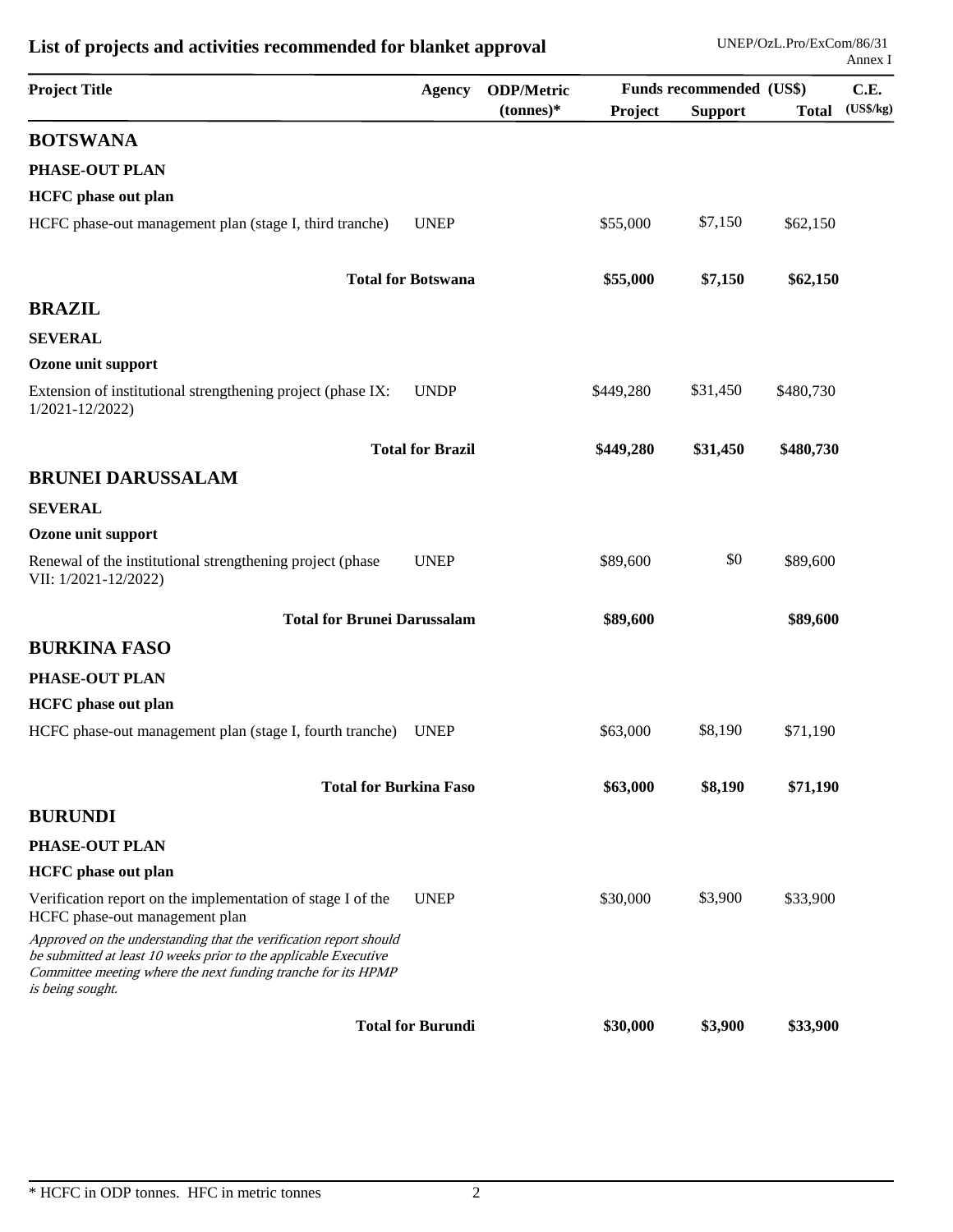| <b>Project Title</b>                                                                                                                                                                                                                                                                                                                                                                                                                                                                                                                                                         |                           | <b>ODP/Metric</b><br><b>Agency</b> |           | Funds recommended (US\$) |              |           |
|------------------------------------------------------------------------------------------------------------------------------------------------------------------------------------------------------------------------------------------------------------------------------------------------------------------------------------------------------------------------------------------------------------------------------------------------------------------------------------------------------------------------------------------------------------------------------|---------------------------|------------------------------------|-----------|--------------------------|--------------|-----------|
|                                                                                                                                                                                                                                                                                                                                                                                                                                                                                                                                                                              |                           | $(tonnes)*$                        | Project   | <b>Support</b>           | <b>Total</b> | (US\$/kg) |
| <b>CAPE VERDE</b>                                                                                                                                                                                                                                                                                                                                                                                                                                                                                                                                                            |                           |                                    |           |                          |              |           |
| PHASE-OUT PLAN                                                                                                                                                                                                                                                                                                                                                                                                                                                                                                                                                               |                           |                                    |           |                          |              |           |
| <b>HCFC</b> phase out plan                                                                                                                                                                                                                                                                                                                                                                                                                                                                                                                                                   |                           |                                    |           |                          |              |           |
| HCFC phase-out management plan (stage I, fifth tranche)                                                                                                                                                                                                                                                                                                                                                                                                                                                                                                                      | <b>UNEP</b>               |                                    | \$16,000  | \$2,080                  | \$18,080     |           |
| <b>SEVERAL</b>                                                                                                                                                                                                                                                                                                                                                                                                                                                                                                                                                               |                           |                                    |           |                          |              |           |
| Ozone unit support                                                                                                                                                                                                                                                                                                                                                                                                                                                                                                                                                           |                           |                                    |           |                          |              |           |
| Extension of the institutional strengthening project (phase<br>VII: 1/2021-12/2022)                                                                                                                                                                                                                                                                                                                                                                                                                                                                                          | <b>UNEP</b>               |                                    | \$85,000  | \$0                      | \$85,000     |           |
| <b>Total for Cape Verde</b>                                                                                                                                                                                                                                                                                                                                                                                                                                                                                                                                                  |                           |                                    | \$101,000 | \$2,080                  | \$103,080    |           |
| <b>CHILE</b>                                                                                                                                                                                                                                                                                                                                                                                                                                                                                                                                                                 |                           |                                    |           |                          |              |           |
| PHASE-OUT PLAN                                                                                                                                                                                                                                                                                                                                                                                                                                                                                                                                                               |                           |                                    |           |                          |              |           |
| <b>HCFC</b> phase out plan                                                                                                                                                                                                                                                                                                                                                                                                                                                                                                                                                   |                           |                                    |           |                          |              |           |
| Preparation of a HCFC phase-out management plan (stage<br>$III$ )                                                                                                                                                                                                                                                                                                                                                                                                                                                                                                            | <b>UNIDO</b>              |                                    | \$45,000  | \$3,150                  | \$48,150     |           |
| Preparation of a HCFC phase-out management plan (stage<br>$III$ )                                                                                                                                                                                                                                                                                                                                                                                                                                                                                                            | <b>UNEP</b>               |                                    | \$15,000  | \$1,950                  | \$16,950     |           |
|                                                                                                                                                                                                                                                                                                                                                                                                                                                                                                                                                                              | <b>Total for Chile</b>    |                                    | \$60,000  | \$5,100                  | \$65,100     |           |
| <b>DOMINICA</b>                                                                                                                                                                                                                                                                                                                                                                                                                                                                                                                                                              |                           |                                    |           |                          |              |           |
| PHASE-OUT PLAN                                                                                                                                                                                                                                                                                                                                                                                                                                                                                                                                                               |                           |                                    |           |                          |              |           |
| <b>HCFC</b> phase out plan                                                                                                                                                                                                                                                                                                                                                                                                                                                                                                                                                   |                           |                                    |           |                          |              |           |
| Verification report on the implementation of stage I of the<br>HCFC phase-out management plan                                                                                                                                                                                                                                                                                                                                                                                                                                                                                | <b>UNEP</b>               |                                    | \$30,000  | \$3,900                  | \$33,900     |           |
| Approved on the understanding that the verification report should<br>be submitted at least 10 weeks prior to the applicable Executive<br>Committee meeting where the next funding tranche for its HPMP<br>is being sought.                                                                                                                                                                                                                                                                                                                                                   |                           |                                    |           |                          |              |           |
|                                                                                                                                                                                                                                                                                                                                                                                                                                                                                                                                                                              | <b>Total for Dominica</b> |                                    | \$30,000  | \$3,900                  | \$33,900     |           |
| <b>DOMINICAN REPUBLIC</b>                                                                                                                                                                                                                                                                                                                                                                                                                                                                                                                                                    |                           |                                    |           |                          |              |           |
| PHASE-OUT PLAN                                                                                                                                                                                                                                                                                                                                                                                                                                                                                                                                                               |                           |                                    |           |                          |              |           |
| <b>HCFC</b> phase out plan                                                                                                                                                                                                                                                                                                                                                                                                                                                                                                                                                   |                           |                                    |           |                          |              |           |
| HCFC phase-out management plan (stage II, third tranche)                                                                                                                                                                                                                                                                                                                                                                                                                                                                                                                     | <b>UNDP</b>               |                                    | \$146,558 | \$10,259                 | \$156,817    |           |
| The Government of the Dominican Republic, UNDP and UNEP<br>were requested to submit a progress report on the implementation<br>of the work programme associated with the final tranche to the first<br>meeting of the Executive Committee in 2022. UNDP was<br>requested to submit detailed reports on the results of the pilot<br>project for the adoption of non-ODP, low-GWP technologies and<br>RAC equipment conversion once they have been completed, to<br>allow the Secretariat to develop fact sheets to inform future<br>projects, in line with decision 84/84(d). |                           |                                    |           |                          |              |           |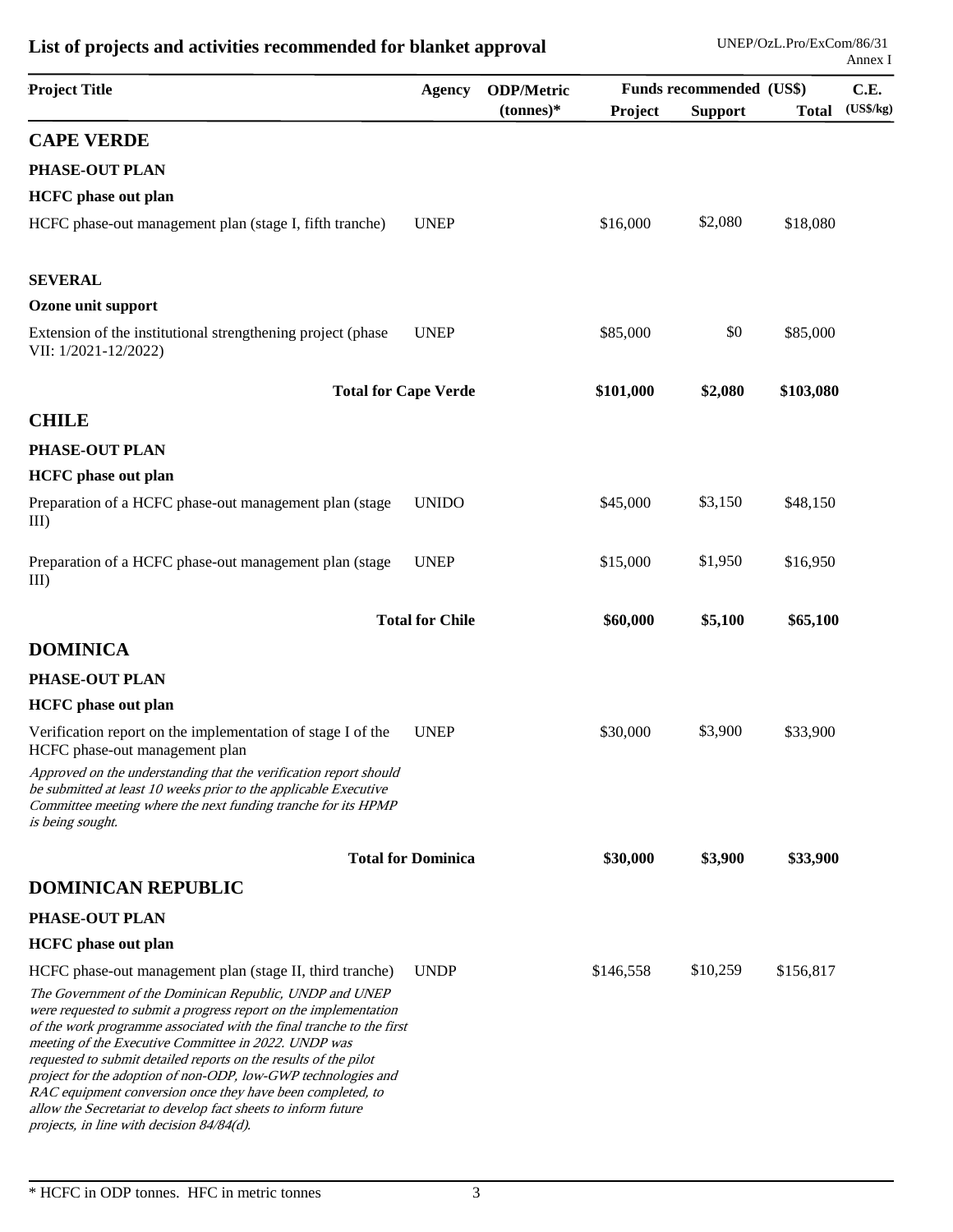| <b>Agency</b>                                                     | <b>ODP/Metric</b>                  |           |                |              | C.E.                                 |
|-------------------------------------------------------------------|------------------------------------|-----------|----------------|--------------|--------------------------------------|
|                                                                   | $(tonnes)*$                        | Project   | <b>Support</b> | <b>Total</b> | (US\$/kg)                            |
|                                                                   |                                    |           |                |              |                                      |
|                                                                   |                                    |           |                |              |                                      |
| <b>UNEP</b>                                                       |                                    | \$171,946 | \$0            | \$171,946    |                                      |
| <b>Total for Dominican Republic</b>                               |                                    | \$318,504 | \$10,259       | \$328,763    |                                      |
|                                                                   |                                    |           |                |              |                                      |
|                                                                   |                                    |           |                |              |                                      |
|                                                                   |                                    |           |                |              |                                      |
| <b>UNIDO</b>                                                      |                                    | \$292,253 | \$20,458       | \$312,711    |                                      |
| <b>Total for Egypt</b>                                            |                                    | \$292,253 | \$20,458       | \$312,711    |                                      |
|                                                                   |                                    |           |                |              |                                      |
|                                                                   |                                    |           |                |              |                                      |
|                                                                   |                                    |           |                |              |                                      |
| <b>UNDP</b>                                                       |                                    | \$16,000  | \$1,200        | \$17,200     |                                      |
|                                                                   |                                    |           |                |              |                                      |
| <b>UNEP</b>                                                       |                                    | \$19,000  | \$520          | \$19,520     |                                      |
|                                                                   |                                    |           |                |              |                                      |
| <b>Total for El Salvador</b>                                      |                                    | \$35,000  | \$1,720        | \$36,720     |                                      |
|                                                                   |                                    |           |                |              |                                      |
|                                                                   |                                    |           |                |              |                                      |
|                                                                   |                                    |           |                |              |                                      |
| <b>UNEP</b>                                                       |                                    | \$30,000  | \$3,900        | \$33,900     |                                      |
| Approved on the understanding that the verification report should |                                    |           |                |              |                                      |
|                                                                   |                                    |           |                |              |                                      |
|                                                                   | <b>Total for Equatorial Guinea</b> |           | \$30,000       | \$3,900      | Funds recommended (US\$)<br>\$33,900 |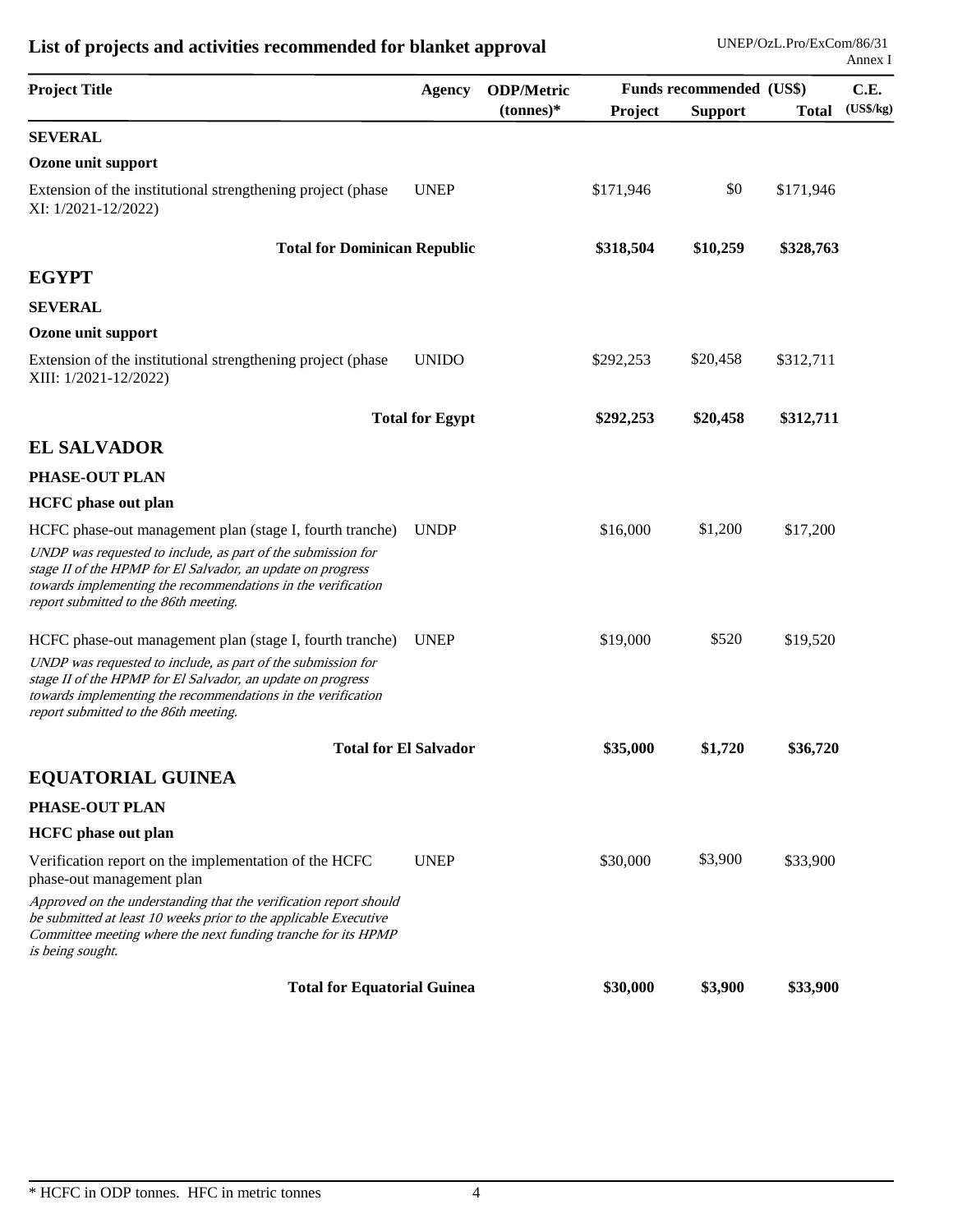| <b>Project Title</b>                                                                                                                                                                                                                                                                                                                                                                                                                                              | <b>Agency</b>             | <b>ODP/Metric</b> |           | Funds recommended (US\$) |              | C.E.      |
|-------------------------------------------------------------------------------------------------------------------------------------------------------------------------------------------------------------------------------------------------------------------------------------------------------------------------------------------------------------------------------------------------------------------------------------------------------------------|---------------------------|-------------------|-----------|--------------------------|--------------|-----------|
|                                                                                                                                                                                                                                                                                                                                                                                                                                                                   |                           | $(tonnes)*$       | Project   | <b>Support</b>           | <b>Total</b> | (US\$/kg) |
| <b>ESWATINI</b>                                                                                                                                                                                                                                                                                                                                                                                                                                                   |                           |                   |           |                          |              |           |
| PHASE-OUT PLAN                                                                                                                                                                                                                                                                                                                                                                                                                                                    |                           |                   |           |                          |              |           |
| <b>HCFC</b> phase out plan                                                                                                                                                                                                                                                                                                                                                                                                                                        |                           |                   |           |                          |              |           |
| Verification report on the implementation of the HCFC<br>phase-out management plan                                                                                                                                                                                                                                                                                                                                                                                | <b>UNEP</b>               |                   | \$30,000  | \$3,900                  | \$33,900     |           |
| Approved on the understanding that the verification report should<br>be submitted at least 10 weeks prior to the applicable Executive<br>Committee meeting where the next funding tranche for its HPMP<br>is being sought.                                                                                                                                                                                                                                        |                           |                   |           |                          |              |           |
|                                                                                                                                                                                                                                                                                                                                                                                                                                                                   | <b>Total for Eswatini</b> |                   | \$30,000  | \$3,900                  | \$33,900     |           |
| <b>ETHIOPIA</b>                                                                                                                                                                                                                                                                                                                                                                                                                                                   |                           |                   |           |                          |              |           |
| <b>SEVERAL</b>                                                                                                                                                                                                                                                                                                                                                                                                                                                    |                           |                   |           |                          |              |           |
| Ozone unit support                                                                                                                                                                                                                                                                                                                                                                                                                                                |                           |                   |           |                          |              |           |
| Extension of the institutional strengthening project (phase<br>VIII: 1/2021-12/2022)                                                                                                                                                                                                                                                                                                                                                                              | <b>UNEP</b>               |                   | \$85,000  | \$0                      | \$85,000     |           |
|                                                                                                                                                                                                                                                                                                                                                                                                                                                                   | <b>Total for Ethiopia</b> |                   | \$85,000  |                          | \$85,000     |           |
| <b>FIJI</b>                                                                                                                                                                                                                                                                                                                                                                                                                                                       |                           |                   |           |                          |              |           |
| PHASE-OUT PLAN                                                                                                                                                                                                                                                                                                                                                                                                                                                    |                           |                   |           |                          |              |           |
| <b>HCFC</b> phase out plan                                                                                                                                                                                                                                                                                                                                                                                                                                        |                           |                   |           |                          |              |           |
| HCFC phase-out management plan (stage I, fourth tranche)                                                                                                                                                                                                                                                                                                                                                                                                          | <b>UNEP</b>               |                   | \$11,550  | \$1,502                  | \$13,052     |           |
| Noted that the Agreement between the Government and the<br>Executive Committee had been updated to reflect the revised<br>HCFC baseline for compliance; and UNDP was requested to<br>submit a detailed report on the results of the end users incentive<br>programme to replace HCFC-22-based air-conditioning units with<br>HFC 32-based units, to allow the Secretariat to develop fact sheets<br>to inform future projects, in line with decision $84/84(d)$ . |                           |                   |           |                          |              |           |
| HCFC phase-out management plan (stage I, fourth tranche)                                                                                                                                                                                                                                                                                                                                                                                                          | <b>UNDP</b>               |                   | \$19,950  | \$1,795                  | \$21,745     |           |
| Noted that the Agreement between the Government and the<br>Executive Committee had been updated to reflect the revised<br>HCFC baseline for compliance; and UNDP was requested to<br>submit a detailed report on the results of the end users incentive<br>programme to replace HCFC-22-based air-conditioning units with<br>HFC 32-based units, to allow the Secretariat to develop fact sheets<br>to inform future projects, in line with decision $84/84(d)$ . |                           |                   |           |                          |              |           |
| <b>SEVERAL</b>                                                                                                                                                                                                                                                                                                                                                                                                                                                    |                           |                   |           |                          |              |           |
| Ozone unit support                                                                                                                                                                                                                                                                                                                                                                                                                                                |                           |                   |           |                          |              |           |
| Extension of the institutional strengthening project (phase<br>XII: 1/2021-12/2022)                                                                                                                                                                                                                                                                                                                                                                               | <b>UNEP</b>               |                   | \$85,000  | \$0                      | \$85,000     |           |
|                                                                                                                                                                                                                                                                                                                                                                                                                                                                   | <b>Total for Fiji</b>     |                   | \$116,500 | \$3,297                  | \$119,797    |           |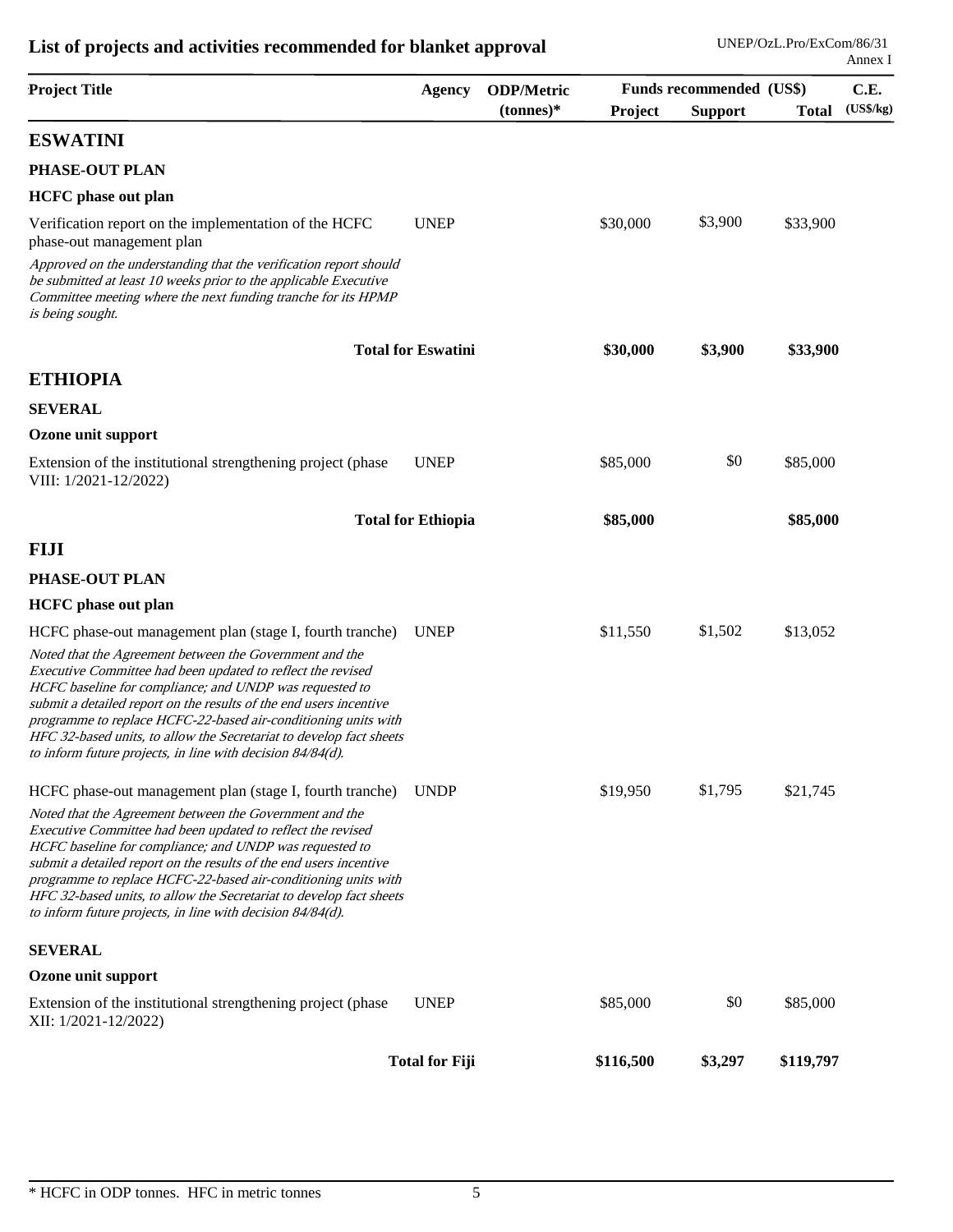| <b>UNEP</b><br>HCFC phase-out management plan (stage I, fifth tranche)<br><b>Total for Gambia</b>                                                                                                      | $(tonnes)*$ | Project<br>\$21,000<br>\$21,000 | <b>Support</b><br>\$2,730<br>\$2,730 | <b>Total</b><br>\$23,730 | (US\$/kg) |
|--------------------------------------------------------------------------------------------------------------------------------------------------------------------------------------------------------|-------------|---------------------------------|--------------------------------------|--------------------------|-----------|
|                                                                                                                                                                                                        |             |                                 |                                      |                          |           |
|                                                                                                                                                                                                        |             |                                 |                                      |                          |           |
|                                                                                                                                                                                                        |             |                                 |                                      |                          |           |
|                                                                                                                                                                                                        |             |                                 |                                      |                          |           |
|                                                                                                                                                                                                        |             |                                 |                                      |                          |           |
|                                                                                                                                                                                                        |             |                                 |                                      | \$23,730                 |           |
|                                                                                                                                                                                                        |             |                                 |                                      |                          |           |
|                                                                                                                                                                                                        |             |                                 |                                      |                          |           |
|                                                                                                                                                                                                        |             |                                 |                                      |                          |           |
| <b>UNDP</b><br>Extension of the institutional strengthening project (phase                                                                                                                             |             | \$178,048                       | \$12,463                             | \$190,511                |           |
| <b>Total for Ghana</b>                                                                                                                                                                                 |             | \$178,048                       | \$12,463                             | \$190,511                |           |
|                                                                                                                                                                                                        |             |                                 |                                      |                          |           |
|                                                                                                                                                                                                        |             |                                 |                                      |                          |           |
|                                                                                                                                                                                                        |             |                                 |                                      |                          |           |
| Preparation of a HCFC phase-out management plan (stage II) UNIDO                                                                                                                                       |             | \$10,000                        | \$700                                | \$10,700                 |           |
| Preparation of a HCFC phase-out management plan (stage II) UNEP                                                                                                                                        |             | \$20,000                        | \$2,600                              | \$22,600                 |           |
| <b>Total for Guinea</b>                                                                                                                                                                                |             | \$30,000                        | \$3,300                              | \$33,300                 |           |
|                                                                                                                                                                                                        |             |                                 |                                      |                          |           |
|                                                                                                                                                                                                        |             |                                 |                                      |                          |           |
|                                                                                                                                                                                                        |             |                                 |                                      |                          |           |
| <b>UNEP</b>                                                                                                                                                                                            |             | \$30,000                        | \$3,900                              | \$33,900                 |           |
| Approved on the understanding that the verification report should<br>be submitted at least 10 weeks prior to the applicable Executive<br>Committee meeting where the next funding tranche for its HPMP |             |                                 |                                      |                          |           |
| <b>Total for Guyana</b>                                                                                                                                                                                |             | \$30,000                        | \$3,900                              | \$33,900                 |           |
|                                                                                                                                                                                                        |             |                                 |                                      |                          |           |
|                                                                                                                                                                                                        |             |                                 |                                      |                          |           |
|                                                                                                                                                                                                        |             |                                 |                                      |                          |           |
| <b>UNEP</b>                                                                                                                                                                                            |             | \$30,000                        | \$3,900                              | \$33,900                 |           |
| Approved on the understanding that the verification report should<br>be submitted at least 10 weeks prior to the applicable Executive<br>Committee meeting where the next funding tranche for its HPMP |             |                                 |                                      |                          |           |
| <b>Total for Haiti</b>                                                                                                                                                                                 |             | \$30,000                        | \$3,900                              | \$33,900                 |           |
|                                                                                                                                                                                                        |             |                                 |                                      |                          |           |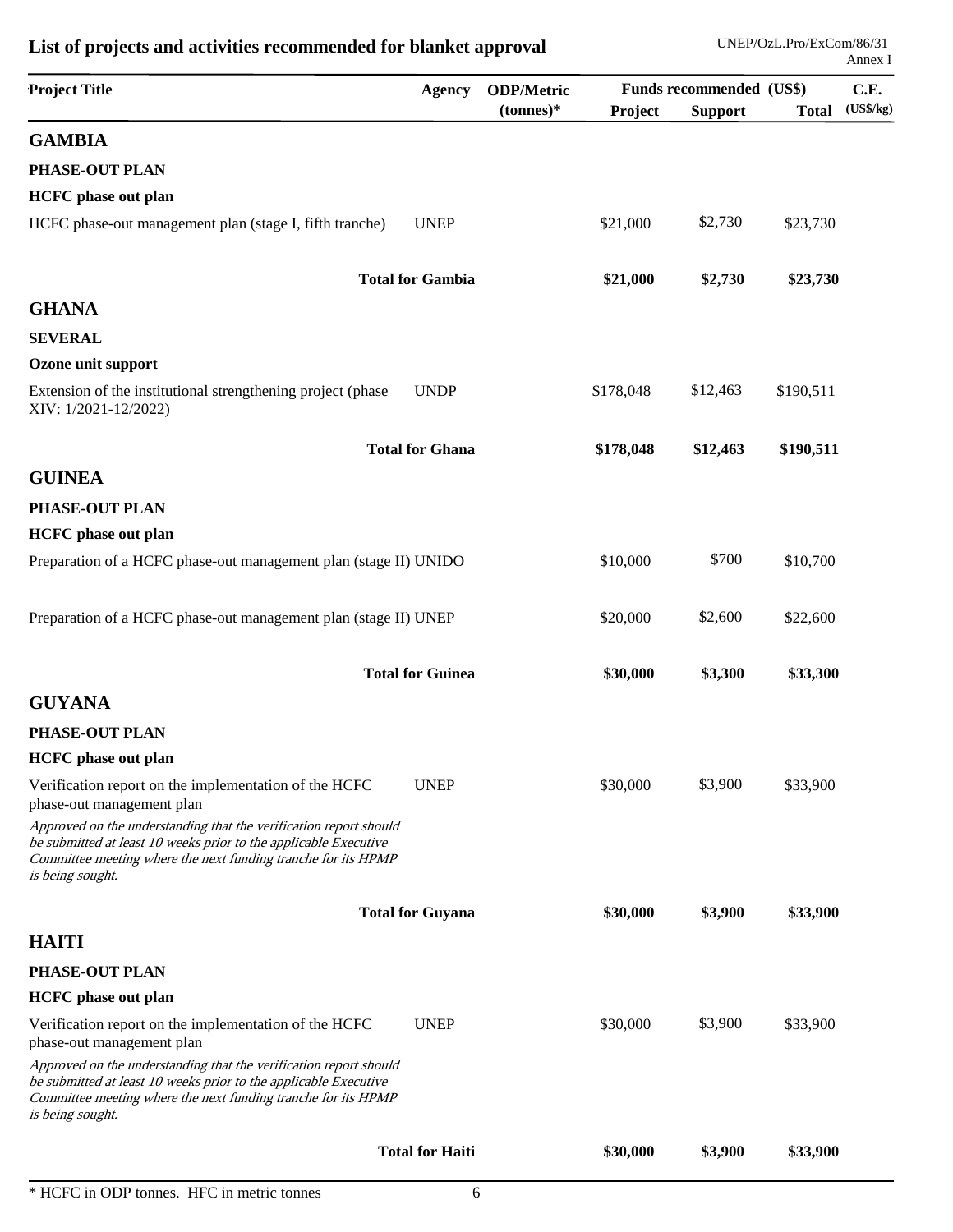| <b>Project Title</b>                                                                                                                                                                                                                                                                                                                                                                                                                                                                                                                                                                                                                                                  |                           | <b>ODP/Metric</b><br><b>Agency</b> |           | Funds recommended (US\$) |              |           |
|-----------------------------------------------------------------------------------------------------------------------------------------------------------------------------------------------------------------------------------------------------------------------------------------------------------------------------------------------------------------------------------------------------------------------------------------------------------------------------------------------------------------------------------------------------------------------------------------------------------------------------------------------------------------------|---------------------------|------------------------------------|-----------|--------------------------|--------------|-----------|
|                                                                                                                                                                                                                                                                                                                                                                                                                                                                                                                                                                                                                                                                       |                           | $(tonnes)*$                        | Project   | <b>Support</b>           | <b>Total</b> | (US\$/kg) |
| <b>HONDURAS</b>                                                                                                                                                                                                                                                                                                                                                                                                                                                                                                                                                                                                                                                       |                           |                                    |           |                          |              |           |
| PHASE-OUT PLAN                                                                                                                                                                                                                                                                                                                                                                                                                                                                                                                                                                                                                                                        |                           |                                    |           |                          |              |           |
| <b>HCFC</b> phase out plan                                                                                                                                                                                                                                                                                                                                                                                                                                                                                                                                                                                                                                            |                           |                                    |           |                          |              |           |
| HCFC phase-out management plan (stage I, fifth tranche)                                                                                                                                                                                                                                                                                                                                                                                                                                                                                                                                                                                                               | <b>UNIDO</b>              |                                    | \$40,000  | \$3,000                  | \$43,000     |           |
| UNIDO was requested to submit to the 88th meeting an update on<br>progress towards implementing the recommendations in the<br>verification report, including actions taken by Honduras to ensure<br>the accuracy of country programme implementation data and<br>Article 7 data submitted to the Multilateral Fund and Ozone<br>Secretariats, respectively.                                                                                                                                                                                                                                                                                                           |                           |                                    |           |                          |              |           |
| HCFC phase-out management plan (stage I, fifth tranche)                                                                                                                                                                                                                                                                                                                                                                                                                                                                                                                                                                                                               | <b>UNEP</b>               |                                    | \$25,000  | \$3,250                  | \$28,250     |           |
| UNIDO was requested to submit to the 88th meeting an update on<br>progress towards implementing the recommendations in the<br>verification report, including actions taken by Honduras to ensure<br>the accuracy of country programme implementation data and<br>Article 7 data submitted to the Multilateral Fund and Ozone<br>Secretariats, respectively.                                                                                                                                                                                                                                                                                                           |                           |                                    |           |                          |              |           |
|                                                                                                                                                                                                                                                                                                                                                                                                                                                                                                                                                                                                                                                                       | <b>Total for Honduras</b> |                                    | \$65,000  | \$6,250                  | \$71,250     |           |
| <b>IRAN</b>                                                                                                                                                                                                                                                                                                                                                                                                                                                                                                                                                                                                                                                           |                           |                                    |           |                          |              |           |
| PHASE-OUT PLAN                                                                                                                                                                                                                                                                                                                                                                                                                                                                                                                                                                                                                                                        |                           |                                    |           |                          |              |           |
| <b>HCFC</b> phase out plan                                                                                                                                                                                                                                                                                                                                                                                                                                                                                                                                                                                                                                            |                           |                                    |           |                          |              |           |
| HCFC phase-out management plan (stage II, third tranche)<br>(refrigeration servicing sector)                                                                                                                                                                                                                                                                                                                                                                                                                                                                                                                                                                          | <b>UNEP</b>               | 2.0                                | \$170,000 | \$21,129                 | \$191,129    |           |
| Noted that US \$375,701, plus agency support cost of US \$26,299<br>would be deducted from the approval for UNIDO, in line with<br>decision $84/74(a)(iv)$ . UNIDO, UNDP and the Governments of<br>Germany and Italy were requested to continue submitting, with<br>each funding tranche request, a detailed report on the status of the<br>conversion of each of the foam projects covered under stage II<br>including the financial viability, the current level of HCFC-141b<br>consumption, the alternative technology selected, the total cost<br>from the Multilateral Fund and the level of co financing, as<br>applicable, in line with decision $84/74(c)$ . |                           |                                    |           |                          |              |           |
| HCFC phase-out management plan (stage II, third tranche)<br>(foam sector)                                                                                                                                                                                                                                                                                                                                                                                                                                                                                                                                                                                             | <b>UNDP</b>               | 5.2                                | \$283,475 | \$19,843                 | \$303,318    |           |
| Noted that US \$375,701, plus agency support cost of US \$26,299<br>would be deducted from the approval for UNIDO, in line with<br>decision $84/74(a)(iv)$ . UNIDO, UNDP and the Governments of<br>Germany and Italy were requested to continue submitting, with<br>each funding tranche request, a detailed report on the status of the<br>conversion of each of the foam projects covered under stage II<br>including the financial viability, the current level of HCFC-141b<br>consumption, the alternative technology selected, the total cost<br>from the Multilateral Fund and the level of co financing, as<br>applicable, in line with decision 84/74(c).    |                           |                                    |           |                          |              |           |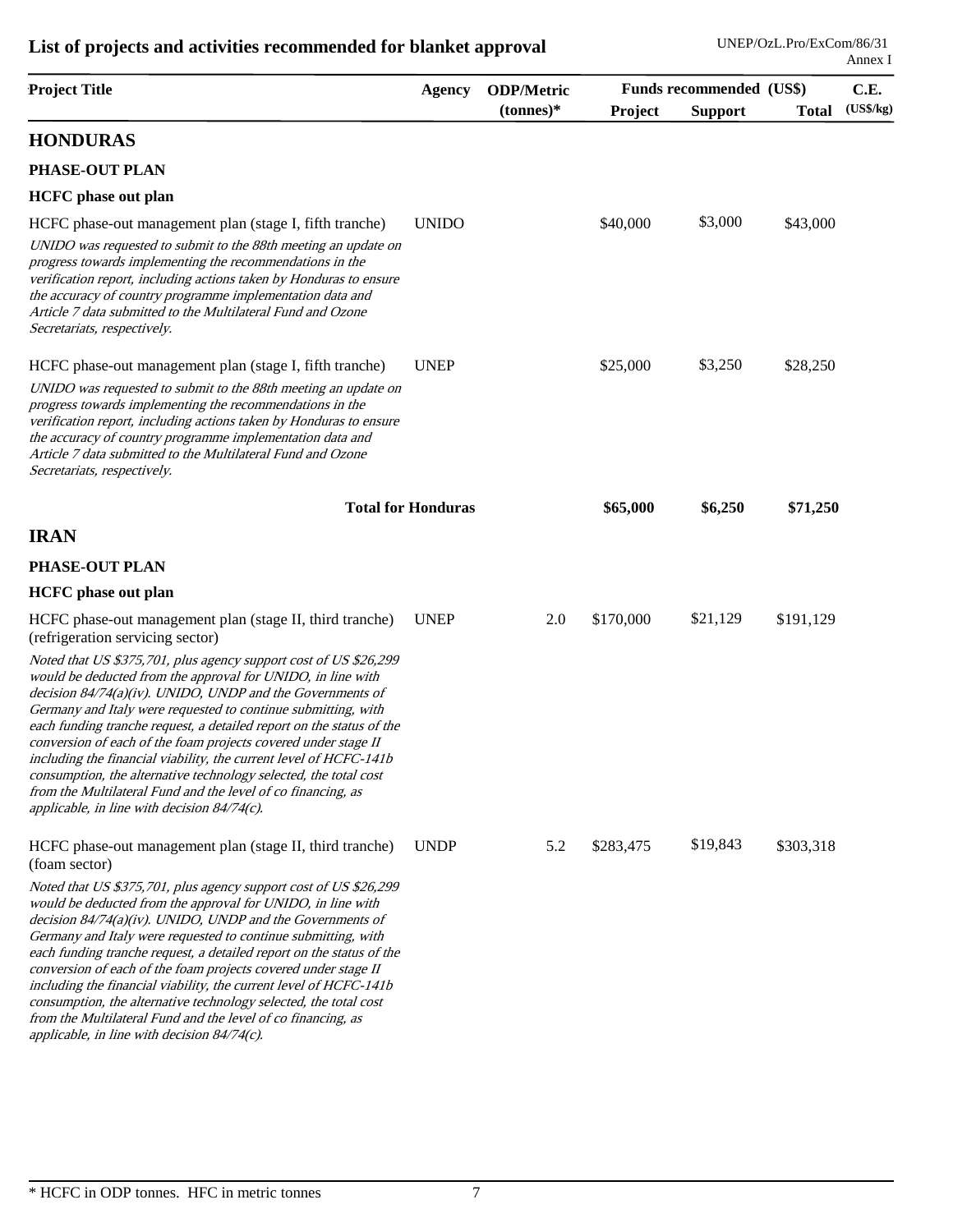| <b>Project Title</b>                                                                                                                                                                                                                                                                                                                                                                                                                                                                                                                                                                                                                                                  | <b>Agency</b> | <b>ODP/Metric</b> | Funds recommended (US\$) |                |              | C.E.      |  |
|-----------------------------------------------------------------------------------------------------------------------------------------------------------------------------------------------------------------------------------------------------------------------------------------------------------------------------------------------------------------------------------------------------------------------------------------------------------------------------------------------------------------------------------------------------------------------------------------------------------------------------------------------------------------------|---------------|-------------------|--------------------------|----------------|--------------|-----------|--|
|                                                                                                                                                                                                                                                                                                                                                                                                                                                                                                                                                                                                                                                                       |               | $(tonnes)*$       | Project                  | <b>Support</b> | <b>Total</b> | (US\$/kg) |  |
| HCFC phase-out management plan (stage II, third tranche)<br>(refrigeration servicing sector and PMU)                                                                                                                                                                                                                                                                                                                                                                                                                                                                                                                                                                  | <b>UNDP</b>   | 2.8               | \$448,415                | \$31,390       | \$479,805    |           |  |
| Noted that US \$375,701, plus agency support cost of US \$26,299<br>would be deducted from the approval for UNIDO, in line with<br>decision $84/74(a)(iv)$ . UNIDO, UNDP and the Governments of<br>Germany and Italy were requested to continue submitting, with<br>each funding tranche request, a detailed report on the status of the<br>conversion of each of the foam projects covered under stage II<br>including the financial viability, the current level of HCFC-141b<br>consumption, the alternative technology selected, the total cost<br>from the Multilateral Fund and the level of co financing, as<br>applicable, in line with decision 84/74(c).    |               |                   |                          |                |              |           |  |
| HCFC phase-out management plan (stage II, third tranche)<br>(foam sector)                                                                                                                                                                                                                                                                                                                                                                                                                                                                                                                                                                                             | <b>UNIDO</b>  | 9.3               | \$524,000                | \$36,680       | \$560,680    |           |  |
| Noted that US \$375,701, plus agency support cost of US \$26,299<br>would be deducted from the approval for UNIDO, in line with<br>decision $84/74(a)(iv)$ . UNIDO, UNDP and the Governments of<br>Germany and Italy were requested to continue submitting, with<br>each funding tranche request, a detailed report on the status of the<br>conversion of each of the foam projects covered under stage II<br>including the financial viability, the current level of HCFC-141b<br>consumption, the alternative technology selected, the total cost<br>from the Multilateral Fund and the level of co financing, as<br>applicable, in line with decision $84/74(c)$ . |               |                   |                          |                |              |           |  |
| HCFC phase-out management plan (stage II, third tranche)<br>(foam sector)                                                                                                                                                                                                                                                                                                                                                                                                                                                                                                                                                                                             | Germany       | 0.8               | \$139,754                | \$15,896       | \$155,650    |           |  |
| Noted that US \$375,701, plus agency support cost of US \$26,299<br>would be deducted from the approval for UNIDO, in line with<br>decision 84/74(a)(iv). UNIDO, UNDP and the Governments of<br>Germany and Italy were requested to continue submitting, with<br>each funding tranche request, a detailed report on the status of the<br>conversion of each of the foam projects covered under stage II<br>including the financial viability, the current level of HCFC-141b<br>consumption, the alternative technology selected, the total cost<br>from the Multilateral Fund and the level of co financing, as<br>applicable, in line with decision $84/74(c)$ .    |               |                   |                          |                |              |           |  |
| HCFC phase-out management plan (stage II, third tranche)<br>(commericial refrigeration sector)                                                                                                                                                                                                                                                                                                                                                                                                                                                                                                                                                                        | Germany       | 1.7               | \$145,255                | \$16,521       | \$161,776    |           |  |
| Noted that US \$375,701, plus agency support cost of US \$26,299<br>would be deducted from the approval for UNIDO, in line with<br>decision $84/74(a)(iv)$ . UNIDO, UNDP and the Governments of<br>Germany and Italy were requested to continue submitting, with<br>each funding tranche request, a detailed report on the status of the<br>conversion of each of the foam projects covered under stage II<br>including the financial viability, the current level of HCFC-141b<br>consumption, the alternative technology selected, the total cost<br>from the Multilateral Fund and the level of co financing, as<br>applicable, in line with decision 84/74(c).    |               |                   |                          |                |              |           |  |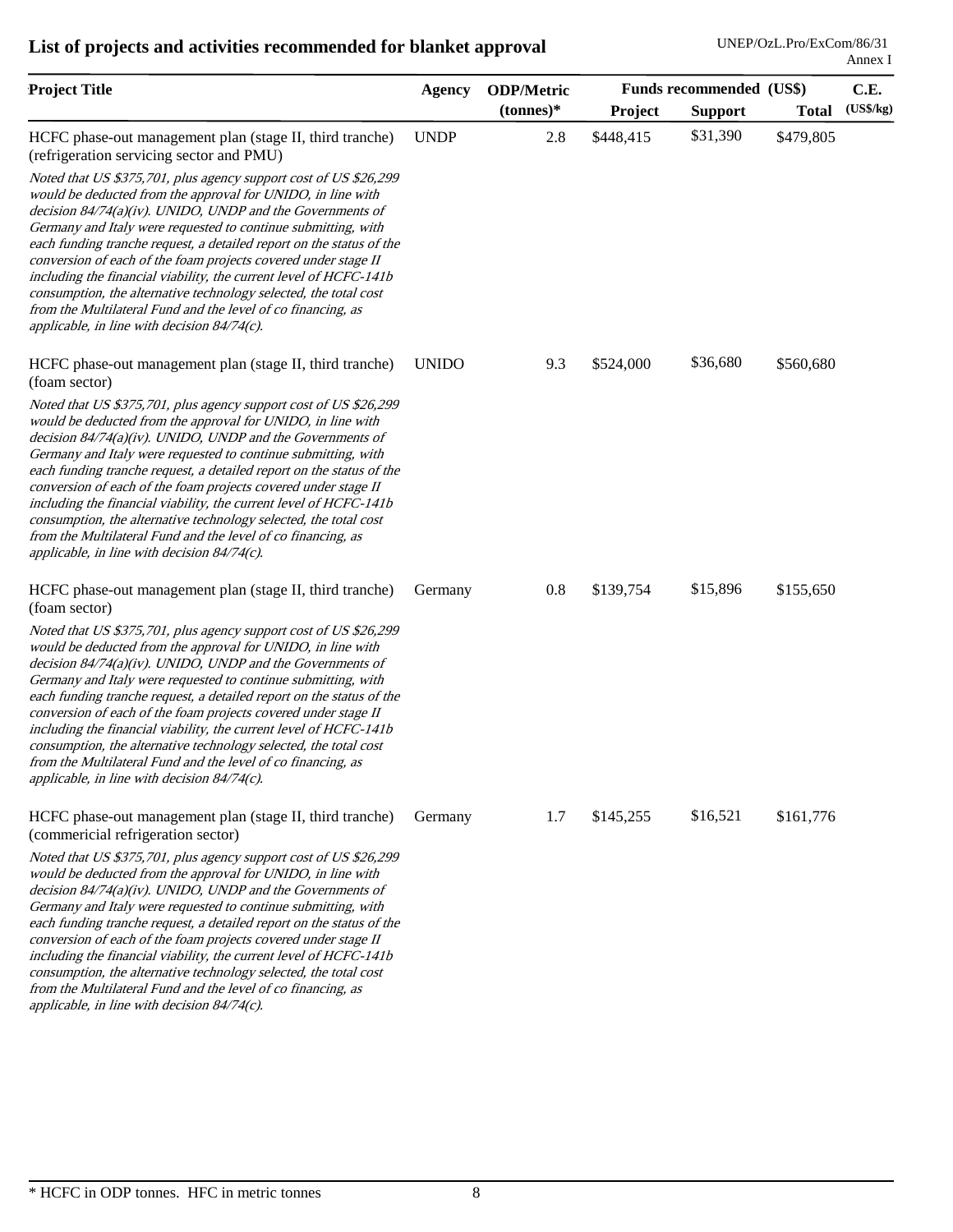| <b>Project Title</b>                                                                                                                                                                                                                                                                                                                                                                                                                                                                                                                                                                                                                                                                                           | <b>Agency</b>          | <b>ODP/Metric</b> | Funds recommended (US\$) |                |              | C.E.      |
|----------------------------------------------------------------------------------------------------------------------------------------------------------------------------------------------------------------------------------------------------------------------------------------------------------------------------------------------------------------------------------------------------------------------------------------------------------------------------------------------------------------------------------------------------------------------------------------------------------------------------------------------------------------------------------------------------------------|------------------------|-------------------|--------------------------|----------------|--------------|-----------|
|                                                                                                                                                                                                                                                                                                                                                                                                                                                                                                                                                                                                                                                                                                                |                        | $(tonnes)*$       | Project                  | <b>Support</b> | <b>Total</b> | (US\$/kg) |
| HCFC phase-out management plan (stage II, third tranche)<br>(commericial refrigeration sector)                                                                                                                                                                                                                                                                                                                                                                                                                                                                                                                                                                                                                 | <b>UNDP</b>            | 6.6               | \$576,090                | \$40,326       | \$616,416    |           |
| Noted that US \$375,701, plus agency support cost of US \$26,299<br>would be deducted from the approval for UNIDO, in line with<br>decision $84/74(a)(iv)$ . UNIDO, UNDP and the Governments of<br>Germany and Italy were requested to continue submitting, with<br>each funding tranche request, a detailed report on the status of the<br>conversion of each of the foam projects covered under stage II<br>including the financial viability, the current level of HCFC-141b<br>consumption, the alternative technology selected, the total cost<br>from the Multilateral Fund and the level of co financing, as<br>applicable, in line with decision $84/74(c)$ .                                          |                        |                   |                          |                |              |           |
| <b>SEVERAL</b>                                                                                                                                                                                                                                                                                                                                                                                                                                                                                                                                                                                                                                                                                                 |                        |                   |                          |                |              |           |
| Ozone unit support                                                                                                                                                                                                                                                                                                                                                                                                                                                                                                                                                                                                                                                                                             |                        |                   |                          |                |              |           |
| Extension of the institutional strengthening project (phase<br>XIII: 4/2021-3/2023)                                                                                                                                                                                                                                                                                                                                                                                                                                                                                                                                                                                                                            | <b>UNDP</b>            |                   | \$222,094                | \$15,547       | \$237,641    |           |
|                                                                                                                                                                                                                                                                                                                                                                                                                                                                                                                                                                                                                                                                                                                | <b>Total for Iran</b>  | 28.2              | \$2,509,083              | \$197,332      | \$2,706,415  |           |
| <b>KENYA</b>                                                                                                                                                                                                                                                                                                                                                                                                                                                                                                                                                                                                                                                                                                   |                        |                   |                          |                |              |           |
| PHASE-OUT PLAN                                                                                                                                                                                                                                                                                                                                                                                                                                                                                                                                                                                                                                                                                                 |                        |                   |                          |                |              |           |
| <b>HCFC</b> phase out plan                                                                                                                                                                                                                                                                                                                                                                                                                                                                                                                                                                                                                                                                                     |                        |                   |                          |                |              |           |
| HCFC phase-out management plan (stage II, second tranche) France                                                                                                                                                                                                                                                                                                                                                                                                                                                                                                                                                                                                                                               |                        |                   | \$616,500                | \$71,310       | \$687,810    |           |
| The Government of Kenya was requested to submit, through the<br>Government of France, a status report, to the last meeting of 2021,<br>on the strengthening of the licensing and quota system for HCFCs<br>and information sharing with Kenya Revenue Authority on HCFC<br>imports in light of the recommendations made in the verification<br>report. The Government of France was requested to submit<br>detailed reports on the results of the demonstration<br>projects/incentive schemes for residential air-conditioning and<br>commercial refrigeration once they have been completed, to allow<br>the Secretariat to develop fact sheets to inform future projects, in<br>line with decision 84/84(d). |                        |                   |                          |                |              |           |
| <b>SEVERAL</b>                                                                                                                                                                                                                                                                                                                                                                                                                                                                                                                                                                                                                                                                                                 |                        |                   |                          |                |              |           |
| Ozone unit support                                                                                                                                                                                                                                                                                                                                                                                                                                                                                                                                                                                                                                                                                             |                        |                   |                          |                |              |           |
| Extension of institutional strengthening project (phase XII:<br>$1/2021 - 12/2022$                                                                                                                                                                                                                                                                                                                                                                                                                                                                                                                                                                                                                             | <b>UNEP</b>            |                   | \$194,134                | \$0            | \$194,134    |           |
|                                                                                                                                                                                                                                                                                                                                                                                                                                                                                                                                                                                                                                                                                                                | <b>Total for Kenya</b> |                   | \$810,634                | \$71,310       | \$881,944    |           |
| <b>KYRGYZSTAN</b>                                                                                                                                                                                                                                                                                                                                                                                                                                                                                                                                                                                                                                                                                              |                        |                   |                          |                |              |           |
| <b>SEVERAL</b>                                                                                                                                                                                                                                                                                                                                                                                                                                                                                                                                                                                                                                                                                                 |                        |                   |                          |                |              |           |
| Ozone unit support                                                                                                                                                                                                                                                                                                                                                                                                                                                                                                                                                                                                                                                                                             |                        |                   |                          |                |              |           |
| Extension of the institutional strengthening project (phase X: UNEP)<br>1/2021-12/2022)                                                                                                                                                                                                                                                                                                                                                                                                                                                                                                                                                                                                                        |                        |                   | \$148,262                | \$0            | \$148,262    |           |
| <b>Total for Kyrgyzstan</b>                                                                                                                                                                                                                                                                                                                                                                                                                                                                                                                                                                                                                                                                                    |                        |                   | \$148,262                |                | \$148,262    |           |
|                                                                                                                                                                                                                                                                                                                                                                                                                                                                                                                                                                                                                                                                                                                |                        |                   |                          |                |              |           |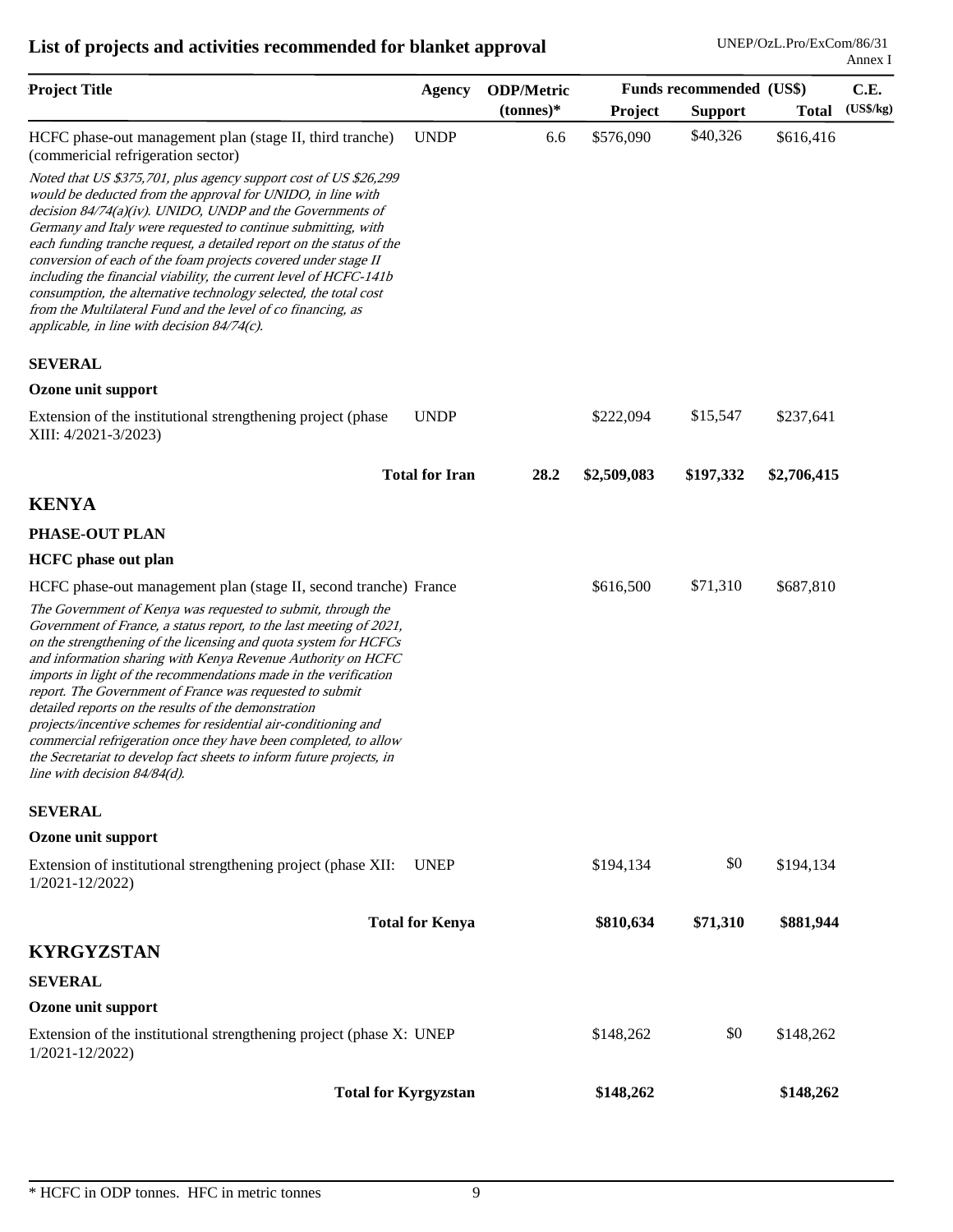| <b>Project Title</b>                                                                                                                                                                                                                                                                                                                                                                                                                                                                                                                                                                                                                                                                                                                                                                                                                                                     | <b>Agency</b>              | <b>ODP/Metric</b> | Funds recommended (US\$) |                |              | C.E.      |  |
|--------------------------------------------------------------------------------------------------------------------------------------------------------------------------------------------------------------------------------------------------------------------------------------------------------------------------------------------------------------------------------------------------------------------------------------------------------------------------------------------------------------------------------------------------------------------------------------------------------------------------------------------------------------------------------------------------------------------------------------------------------------------------------------------------------------------------------------------------------------------------|----------------------------|-------------------|--------------------------|----------------|--------------|-----------|--|
|                                                                                                                                                                                                                                                                                                                                                                                                                                                                                                                                                                                                                                                                                                                                                                                                                                                                          |                            | $(tonnes)*$       | Project                  | <b>Support</b> | <b>Total</b> | (US\$/kg) |  |
| <b>LEBANON</b>                                                                                                                                                                                                                                                                                                                                                                                                                                                                                                                                                                                                                                                                                                                                                                                                                                                           |                            |                   |                          |                |              |           |  |
| <b>SEVERAL</b>                                                                                                                                                                                                                                                                                                                                                                                                                                                                                                                                                                                                                                                                                                                                                                                                                                                           |                            |                   |                          |                |              |           |  |
| Ozone unit support                                                                                                                                                                                                                                                                                                                                                                                                                                                                                                                                                                                                                                                                                                                                                                                                                                                       |                            |                   |                          |                |              |           |  |
| Extension of the institutional strengthening project (phase<br>XII: 4/2021-3/2023)                                                                                                                                                                                                                                                                                                                                                                                                                                                                                                                                                                                                                                                                                                                                                                                       | <b>UNDP</b>                |                   | \$198,515                | \$13,896       | \$212,411    |           |  |
|                                                                                                                                                                                                                                                                                                                                                                                                                                                                                                                                                                                                                                                                                                                                                                                                                                                                          | <b>Total for Lebanon</b>   |                   | \$198,515                | \$13,896       | \$212,411    |           |  |
| <b>MALI</b>                                                                                                                                                                                                                                                                                                                                                                                                                                                                                                                                                                                                                                                                                                                                                                                                                                                              |                            |                   |                          |                |              |           |  |
| PHASE-OUT PLAN                                                                                                                                                                                                                                                                                                                                                                                                                                                                                                                                                                                                                                                                                                                                                                                                                                                           |                            |                   |                          |                |              |           |  |
| <b>HCFC</b> phase out plan                                                                                                                                                                                                                                                                                                                                                                                                                                                                                                                                                                                                                                                                                                                                                                                                                                               |                            |                   |                          |                |              |           |  |
| Verification report on the implementation of the HCFC<br>phase-out management plan                                                                                                                                                                                                                                                                                                                                                                                                                                                                                                                                                                                                                                                                                                                                                                                       | <b>UNEP</b>                |                   | \$30,000                 | \$3,900        | \$33,900     |           |  |
| Approved on the understanding that the verification report should<br>be submitted at least 10 weeks prior to the applicable Executive<br>Committee meeting where the next funding tranche for its HPMP<br>is being sought.                                                                                                                                                                                                                                                                                                                                                                                                                                                                                                                                                                                                                                               |                            |                   |                          |                |              |           |  |
|                                                                                                                                                                                                                                                                                                                                                                                                                                                                                                                                                                                                                                                                                                                                                                                                                                                                          | <b>Total for Mali</b>      |                   | \$30,000                 | \$3,900        | \$33,900     |           |  |
| <b>MAURITANIA</b>                                                                                                                                                                                                                                                                                                                                                                                                                                                                                                                                                                                                                                                                                                                                                                                                                                                        |                            |                   |                          |                |              |           |  |
| <b>SEVERAL</b>                                                                                                                                                                                                                                                                                                                                                                                                                                                                                                                                                                                                                                                                                                                                                                                                                                                           |                            |                   |                          |                |              |           |  |
| Ozone unit support                                                                                                                                                                                                                                                                                                                                                                                                                                                                                                                                                                                                                                                                                                                                                                                                                                                       |                            |                   |                          |                |              |           |  |
| Renewal of the institutional strengthening project (phase<br>VII: 1/2021-12/2022)                                                                                                                                                                                                                                                                                                                                                                                                                                                                                                                                                                                                                                                                                                                                                                                        | <b>UNEP</b>                |                   | \$85,000                 | \$0            | \$85,000     |           |  |
| <b>Total for Mauritania</b>                                                                                                                                                                                                                                                                                                                                                                                                                                                                                                                                                                                                                                                                                                                                                                                                                                              |                            |                   | \$85,000                 |                | \$85,000     |           |  |
| <b>MAURITIUS</b>                                                                                                                                                                                                                                                                                                                                                                                                                                                                                                                                                                                                                                                                                                                                                                                                                                                         |                            |                   |                          |                |              |           |  |
| PHASE-OUT PLAN                                                                                                                                                                                                                                                                                                                                                                                                                                                                                                                                                                                                                                                                                                                                                                                                                                                           |                            |                   |                          |                |              |           |  |
| <b>HCFC</b> phase out plan                                                                                                                                                                                                                                                                                                                                                                                                                                                                                                                                                                                                                                                                                                                                                                                                                                               |                            |                   |                          |                |              |           |  |
| HCFC phase-out management plan (stage I, fourth tranche)                                                                                                                                                                                                                                                                                                                                                                                                                                                                                                                                                                                                                                                                                                                                                                                                                 | Germany                    |                   | \$161,300                | \$19,458       | \$180,758    |           |  |
| Approved on the understanding that the Treasurer would not<br>release the funding for the fourth tranche until confirmation was<br>received by the Secretariat from the Government of Mauritius,<br>through the Government of Germany, that an order had been<br>placed for procurement of 160 R-290 based air-conditioners; the<br>agreement on demonstration of climate-friendly refrigeration<br>equipment had been signed with the beneficiary supermarket and<br>co-financing arrangements for the installation of equipment by the<br>beneficiary had been finalised; and the Government of Germany<br>will submit detailed reports on the results of the incentive schemes<br>for end-users and mini-supermarkets once they have been<br>completed, to allow the Secretariat to develop fact sheets to inform<br>future projects, in line with decision 84/84(d). |                            |                   |                          |                |              |           |  |
|                                                                                                                                                                                                                                                                                                                                                                                                                                                                                                                                                                                                                                                                                                                                                                                                                                                                          | <b>Total for Mauritius</b> |                   | \$161,300                | \$19,458       | \$180,758    |           |  |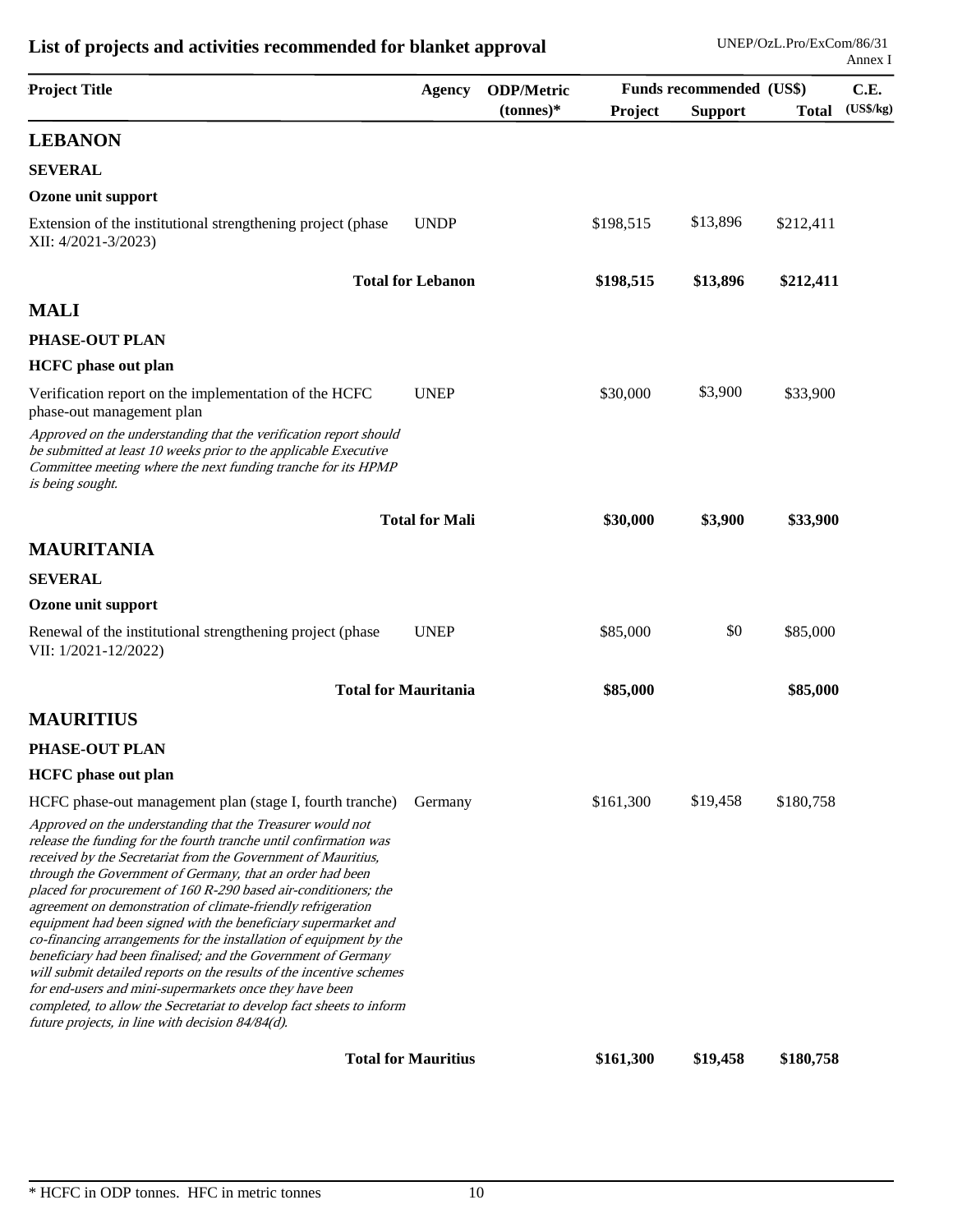| <b>Project Title</b>                                                                                                                                                                                                                                                                                                                                         | <b>Agency</b>           | <b>ODP/Metric</b> | Funds recommended (US\$) |                |              | C.E.      |
|--------------------------------------------------------------------------------------------------------------------------------------------------------------------------------------------------------------------------------------------------------------------------------------------------------------------------------------------------------------|-------------------------|-------------------|--------------------------|----------------|--------------|-----------|
|                                                                                                                                                                                                                                                                                                                                                              |                         | $(tonnes)*$       | Project                  | <b>Support</b> | <b>Total</b> | (US\$/kg) |
| <b>MEXICO</b>                                                                                                                                                                                                                                                                                                                                                |                         |                   |                          |                |              |           |
| <b>SEVERAL</b>                                                                                                                                                                                                                                                                                                                                               |                         |                   |                          |                |              |           |
| Ozone unit support                                                                                                                                                                                                                                                                                                                                           |                         |                   |                          |                |              |           |
| Extension of institutional strengthening project (phase XV:<br>$7/2021 - 6/2023$                                                                                                                                                                                                                                                                             | <b>UNIDO</b>            |                   | \$316,160                | \$22,131       | \$338,291    |           |
|                                                                                                                                                                                                                                                                                                                                                              | <b>Total for Mexico</b> |                   | \$316,160                | \$22,131       | \$338,291    |           |
| <b>MOLDOVA, REP</b>                                                                                                                                                                                                                                                                                                                                          |                         |                   |                          |                |              |           |
| PHASE-OUT PLAN                                                                                                                                                                                                                                                                                                                                               |                         |                   |                          |                |              |           |
| <b>HCFC</b> phase out plan                                                                                                                                                                                                                                                                                                                                   |                         |                   |                          |                |              |           |
| Verification report for implementation of stage II of the<br>HCFC phase-out management plan                                                                                                                                                                                                                                                                  | <b>UNDP</b>             |                   | \$30,000                 | \$2,700        | \$32,700     |           |
| Approved on the understanding that the verification report should<br>be submitted at least 10 weeks prior to the applicable Executive<br>Committee meeting where the next funding tranche for its HPMP<br>is being sought.                                                                                                                                   |                         |                   |                          |                |              |           |
| HCFC phase-out management plan (stage II, third tranche)                                                                                                                                                                                                                                                                                                     | <b>UNDP</b>             |                   | \$17,450                 | \$1,570        | \$19,020     |           |
| Approved on the understanding that if the verification report to be<br>submitted in 2021 covering the country's consumption in 2015<br>through 2020 indicated that the country was not in compliance<br>with the targets specified in the Agreement, the Executive<br>Committee would consider applying the penalty clause against<br>stage III of the HPMP. |                         |                   |                          |                |              |           |
| <b>Total for Moldova, Rep</b>                                                                                                                                                                                                                                                                                                                                |                         |                   | \$47,450                 | \$4,270        | \$51,720     |           |
| <b>MOZAMBIQUE</b>                                                                                                                                                                                                                                                                                                                                            |                         |                   |                          |                |              |           |
| PHASE-OUT PLAN                                                                                                                                                                                                                                                                                                                                               |                         |                   |                          |                |              |           |
| <b>HCFC</b> phase out plan                                                                                                                                                                                                                                                                                                                                   |                         |                   |                          |                |              |           |
| Verification report on the implementation of the HCFC<br>phase-out management plan                                                                                                                                                                                                                                                                           | <b>UNEP</b>             |                   | \$30,000                 | \$3,900        | \$33,900     |           |
| Approved on the understanding that the verification report should<br>be submitted at least 10 weeks prior to the applicable Executive<br>Committee meeting where the next funding tranche for its HPMP<br>is being sought.                                                                                                                                   |                         |                   |                          |                |              |           |
| <b>Total for Mozambique</b>                                                                                                                                                                                                                                                                                                                                  |                         |                   | \$30,000                 | \$3,900        | \$33,900     |           |
| <b>MYANMAR</b>                                                                                                                                                                                                                                                                                                                                               |                         |                   |                          |                |              |           |
| PHASE-OUT PLAN                                                                                                                                                                                                                                                                                                                                               |                         |                   |                          |                |              |           |
| <b>HCFC</b> phase out plan                                                                                                                                                                                                                                                                                                                                   |                         |                   |                          |                |              |           |
| HCFC phase-out management plan (stage I, third tranche)                                                                                                                                                                                                                                                                                                      | <b>UNEP</b>             |                   | \$29,000                 | \$3,770        | \$32,770     |           |
| Approved, on an exceptional basis given potential further delay in<br>implementing phase-out activities due to the COVID-19 pandemic,<br>and noting that no further extension of project implementation<br>would be requested, the extension of the date of completion of<br>stage I of the HPMP for Myanmar to 31 December 2022.                            |                         |                   |                          |                |              |           |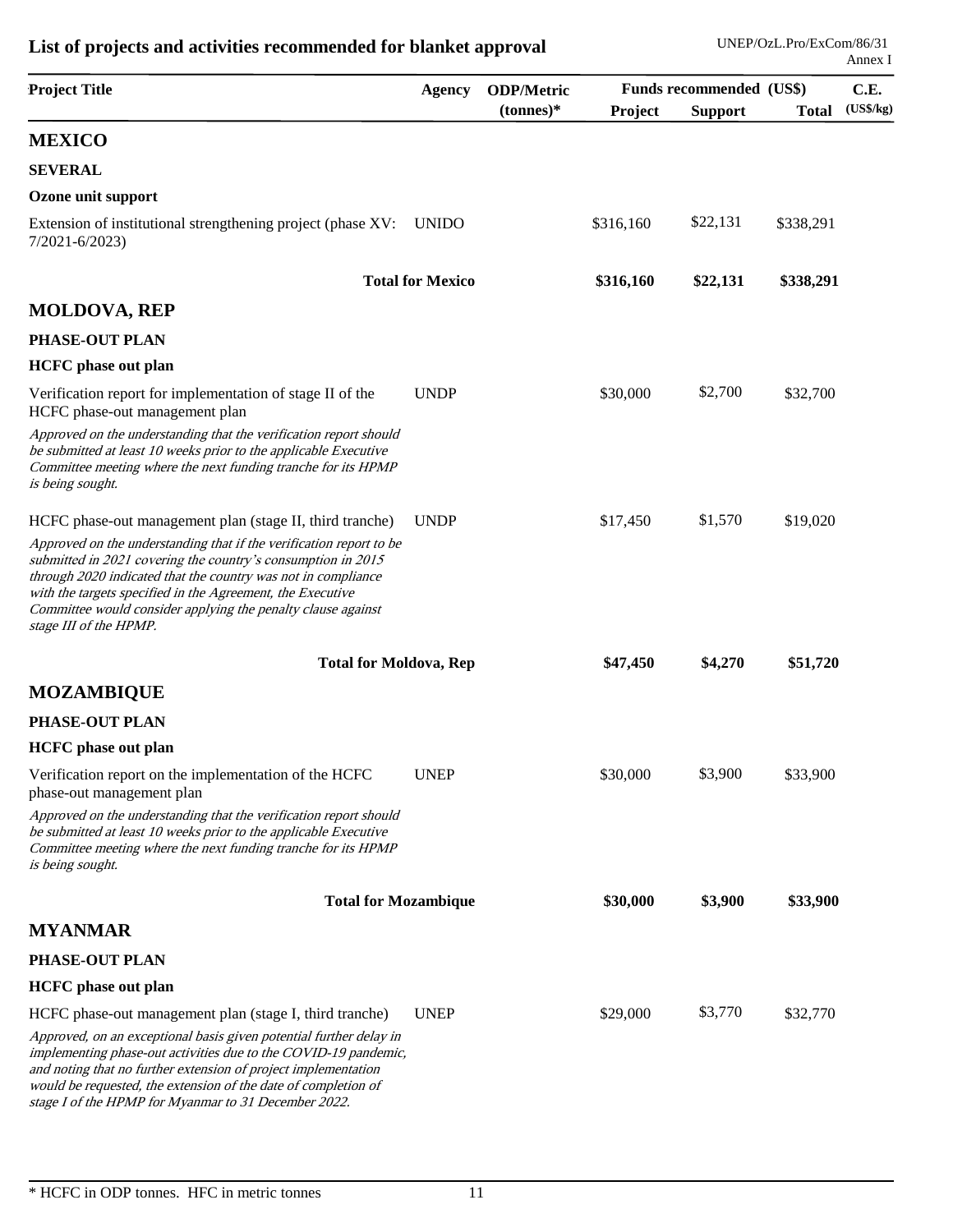| <b>Agency</b> | <b>ODP/Metric</b>                                                                                                                                                                                                                                                                                                                                           | Funds recommended (US\$) |                |              | C.E.                                         |
|---------------|-------------------------------------------------------------------------------------------------------------------------------------------------------------------------------------------------------------------------------------------------------------------------------------------------------------------------------------------------------------|--------------------------|----------------|--------------|----------------------------------------------|
|               | $(tonnes)*$                                                                                                                                                                                                                                                                                                                                                 | Project                  | <b>Support</b> | <b>Total</b> | (US\$/kg)                                    |
| <b>UNEP</b>   |                                                                                                                                                                                                                                                                                                                                                             | \$30,000                 | \$3,900        | \$33,900     |                                              |
|               |                                                                                                                                                                                                                                                                                                                                                             |                          |                |              |                                              |
|               |                                                                                                                                                                                                                                                                                                                                                             | \$59,000                 | \$7,670        |              |                                              |
|               |                                                                                                                                                                                                                                                                                                                                                             |                          |                |              |                                              |
|               |                                                                                                                                                                                                                                                                                                                                                             |                          |                |              |                                              |
|               |                                                                                                                                                                                                                                                                                                                                                             |                          |                |              |                                              |
| <b>UNEP</b>   |                                                                                                                                                                                                                                                                                                                                                             | \$85,000                 | \$0            | \$85,000     |                                              |
|               |                                                                                                                                                                                                                                                                                                                                                             | \$85,000                 |                |              |                                              |
|               |                                                                                                                                                                                                                                                                                                                                                             |                          |                |              |                                              |
|               |                                                                                                                                                                                                                                                                                                                                                             |                          |                |              |                                              |
|               |                                                                                                                                                                                                                                                                                                                                                             |                          |                |              |                                              |
| <b>UNEP</b>   |                                                                                                                                                                                                                                                                                                                                                             | \$12,600                 | \$1,638        | \$14,238     |                                              |
|               |                                                                                                                                                                                                                                                                                                                                                             |                          |                |              |                                              |
| <b>UNDP</b>   |                                                                                                                                                                                                                                                                                                                                                             | \$8,400                  | \$756          | \$9,156      |                                              |
|               |                                                                                                                                                                                                                                                                                                                                                             |                          |                |              |                                              |
|               |                                                                                                                                                                                                                                                                                                                                                             | \$21,000                 | \$2,394        |              |                                              |
|               |                                                                                                                                                                                                                                                                                                                                                             |                          |                |              |                                              |
|               |                                                                                                                                                                                                                                                                                                                                                             |                          |                |              |                                              |
|               |                                                                                                                                                                                                                                                                                                                                                             |                          |                |              |                                              |
|               |                                                                                                                                                                                                                                                                                                                                                             | \$25,500                 | \$2,295        | \$27,795     |                                              |
|               |                                                                                                                                                                                                                                                                                                                                                             |                          | \$1,300        |              |                                              |
|               | <b>Total for Myanmar</b><br><b>Total for Nauru</b><br>of the progress report on the implementation of the second tranche<br>of the progress report on the implementation of the second tranche<br><b>Total for Nepal</b><br>HCFC phase-out management plan (stage I, fourth tranche) UNIDO<br>HCFC phase-out management plan (stage I, fourth tranche) UNEP |                          | \$10,000       |              | \$66,670<br>\$85,000<br>\$23,394<br>\$11,300 |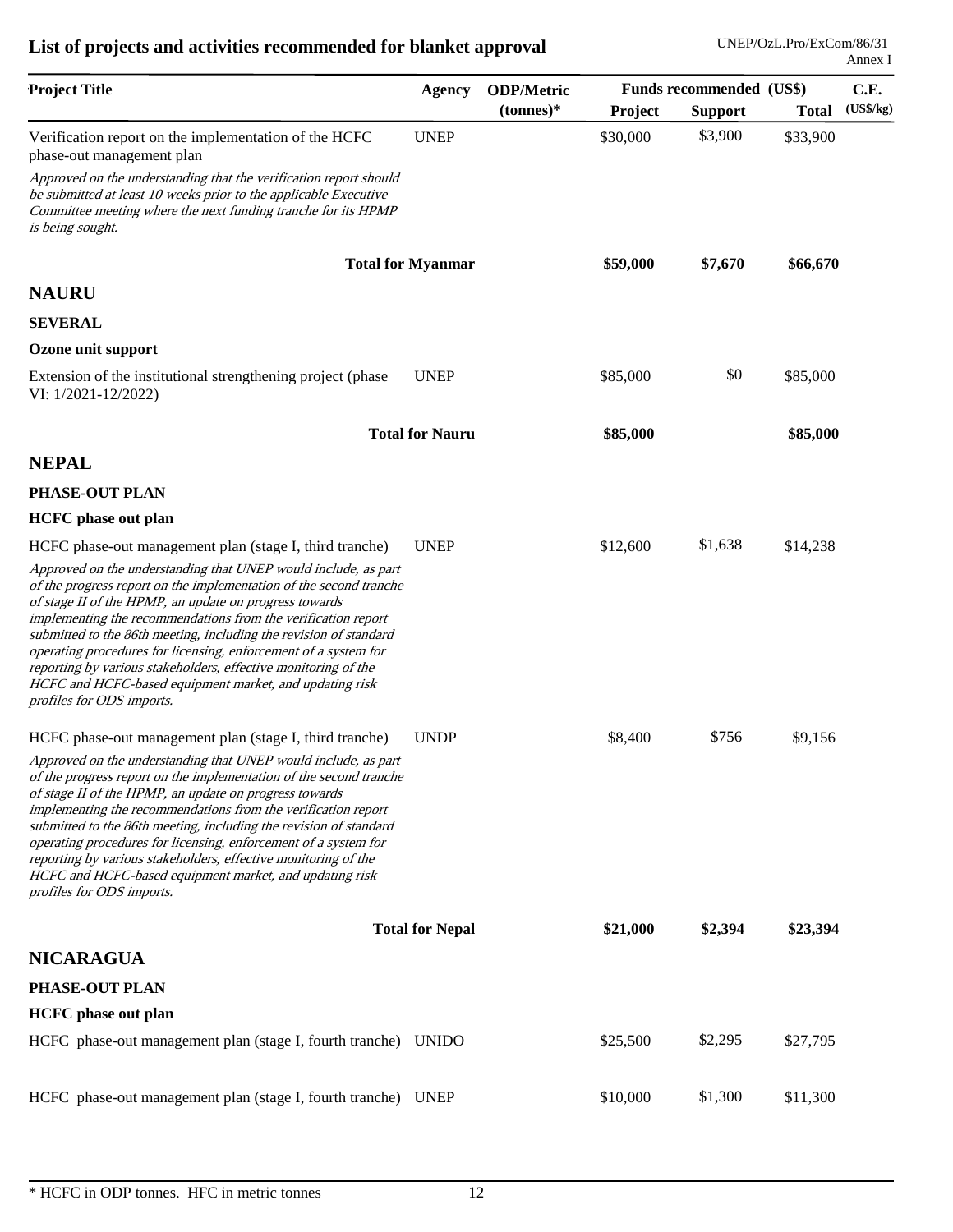| <b>Project Title</b>                                                                                                                                                                                                                                                                                                                                                                                                                                                                 | <b>Agency</b>              | <b>ODP/Metric</b> |           |                | Funds recommended (US\$) |           |
|--------------------------------------------------------------------------------------------------------------------------------------------------------------------------------------------------------------------------------------------------------------------------------------------------------------------------------------------------------------------------------------------------------------------------------------------------------------------------------------|----------------------------|-------------------|-----------|----------------|--------------------------|-----------|
|                                                                                                                                                                                                                                                                                                                                                                                                                                                                                      |                            | $(tonnes)*$       | Project   | <b>Support</b> | <b>Total</b>             | (US\$/kg) |
| <b>SEVERAL</b>                                                                                                                                                                                                                                                                                                                                                                                                                                                                       |                            |                   |           |                |                          |           |
| Ozone unit support                                                                                                                                                                                                                                                                                                                                                                                                                                                                   |                            |                   |           |                |                          |           |
| Renewal of institutional strengthening project (phase X:<br>12/2020-11/2022)                                                                                                                                                                                                                                                                                                                                                                                                         | <b>UNEP</b>                |                   | \$85,000  | \$0            | \$85,000                 |           |
|                                                                                                                                                                                                                                                                                                                                                                                                                                                                                      | <b>Total for Nicaragua</b> |                   | \$120,500 | \$3,595        | \$124,095                |           |
| <b>NIGERIA</b>                                                                                                                                                                                                                                                                                                                                                                                                                                                                       |                            |                   |           |                |                          |           |
| <b>SEVERAL</b>                                                                                                                                                                                                                                                                                                                                                                                                                                                                       |                            |                   |           |                |                          |           |
| Ozone unit support                                                                                                                                                                                                                                                                                                                                                                                                                                                                   |                            |                   |           |                |                          |           |
| Extension of the institutional strengthening project (phase<br>XI: 12/2020-11/2022)                                                                                                                                                                                                                                                                                                                                                                                                  | <b>UNDP</b>                |                   | \$332,800 | \$23,296       | \$356,096                |           |
|                                                                                                                                                                                                                                                                                                                                                                                                                                                                                      | <b>Total for Nigeria</b>   |                   | \$332,800 | \$23,296       | \$356,096                |           |
| <b>NORTH MACEDONIA</b>                                                                                                                                                                                                                                                                                                                                                                                                                                                               |                            |                   |           |                |                          |           |
| <b>PHASE-OUT PLAN</b>                                                                                                                                                                                                                                                                                                                                                                                                                                                                |                            |                   |           |                |                          |           |
| <b>HCFC</b> phase out plan                                                                                                                                                                                                                                                                                                                                                                                                                                                           |                            |                   |           |                |                          |           |
| Verification report on implementation of stage I of the<br>HCFC phase-out management plan                                                                                                                                                                                                                                                                                                                                                                                            | <b>UNIDO</b>               |                   | \$30,000  | \$2,700        | \$32,700                 |           |
| Approved on the understanding that the verification report should<br>be submitted at least 10 weeks prior to the applicable Executive<br>Committee meeting where the next funding tranche for its HPMP<br>is being sought.                                                                                                                                                                                                                                                           |                            |                   |           |                |                          |           |
| HCFC phase-out management plan (stage I, tenth tranche)                                                                                                                                                                                                                                                                                                                                                                                                                              | <b>UNIDO</b>               |                   | \$75,000  | \$5,625        | \$80,625                 |           |
| Extended the date of completion of stage I of the HPMP for North<br>Macedonia to 31 December 2022; and noted that the Agreement<br>between the Government and the Executive Committee had been<br>updated to indicate the change of official name of the country to<br>North Macedonia; to reflect the submission of the eleventh and<br>final tranche in 2021; and paragraph 16 was added to indicate that<br>the updated Agreement superseded that reached at the 67th<br>meeting. |                            |                   |           |                |                          |           |
| <b>Total for North Macedonia</b>                                                                                                                                                                                                                                                                                                                                                                                                                                                     |                            |                   | \$105,000 | \$8,325        | \$113,325                |           |
| <b>OMAN</b>                                                                                                                                                                                                                                                                                                                                                                                                                                                                          |                            |                   |           |                |                          |           |
| PHASE-OUT PLAN                                                                                                                                                                                                                                                                                                                                                                                                                                                                       |                            |                   |           |                |                          |           |
| <b>HCFC</b> phase out plan                                                                                                                                                                                                                                                                                                                                                                                                                                                           |                            |                   |           |                |                          |           |
| Preparation of a HCFC phase-out management plan (stage<br>$III$ )                                                                                                                                                                                                                                                                                                                                                                                                                    | <b>UNIDO</b>               |                   | \$40,000  | \$2,800        | \$42,800                 |           |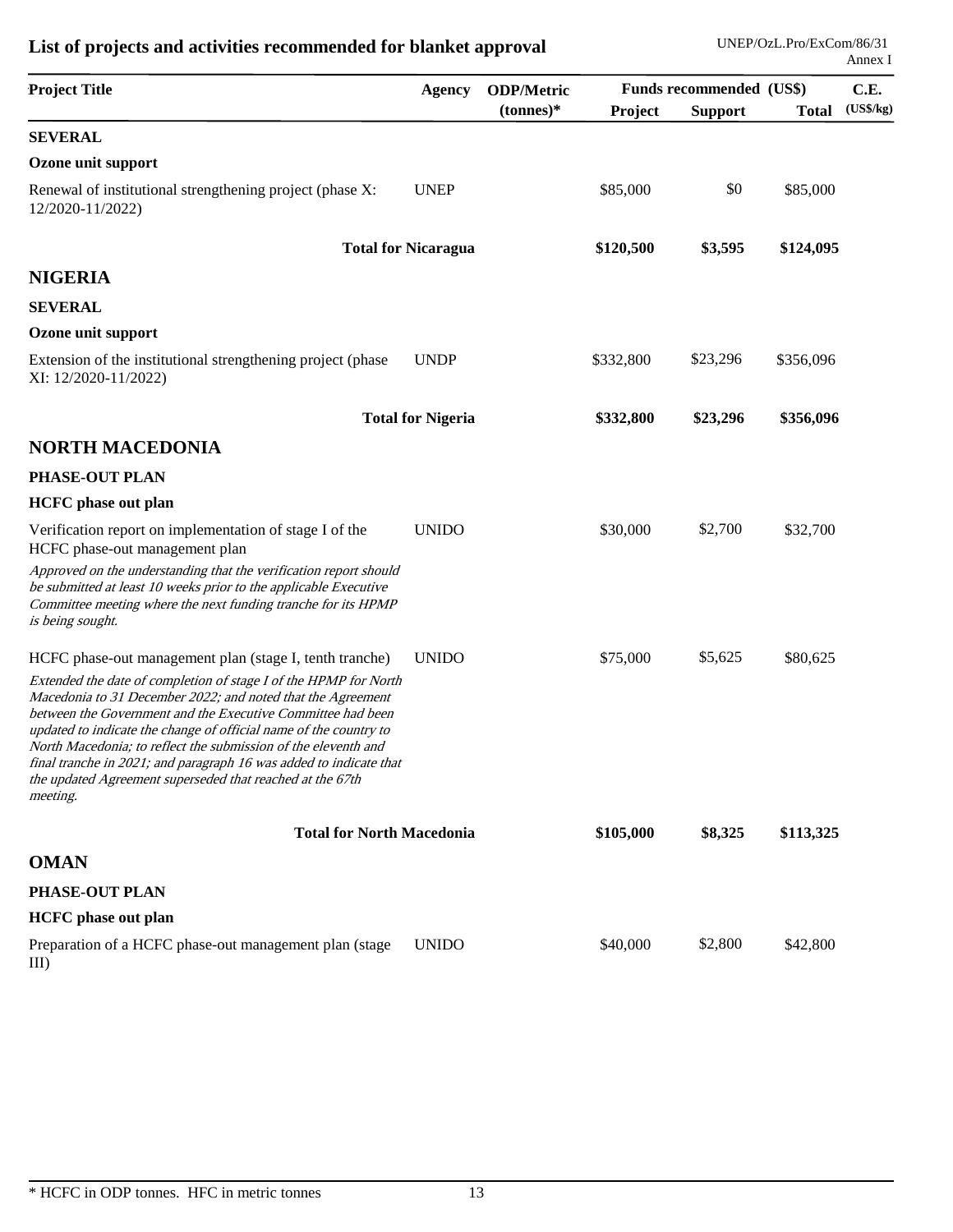| <b>Project Title</b>                                                                                                                                                                                                                                                                                                                                                                                                                                                                                                                                                                                                                                                                                             | <b>Agency</b>                | <b>ODP/Metric</b> | Funds recommended (US\$) |                |              | C.E.      |  |
|------------------------------------------------------------------------------------------------------------------------------------------------------------------------------------------------------------------------------------------------------------------------------------------------------------------------------------------------------------------------------------------------------------------------------------------------------------------------------------------------------------------------------------------------------------------------------------------------------------------------------------------------------------------------------------------------------------------|------------------------------|-------------------|--------------------------|----------------|--------------|-----------|--|
|                                                                                                                                                                                                                                                                                                                                                                                                                                                                                                                                                                                                                                                                                                                  |                              | $(tonnes)*$       | Project                  | <b>Support</b> | <b>Total</b> | (US\$/kg) |  |
| HCFC phase-out management plan (stage II, third tranche)<br>The Government of Oman, UNIDO and UNEP were requested to<br>submit a progress report on the implementation of the work<br>programme associated with the final tranche of stage II to the first<br>meeting of the Executive Committee in 2022, and the 2020-2021<br>verification report as part of the submission for the second tranche<br>of the stage III of the HPMP, on the understanding that if the 2020-<br>2021 verification report indicated that the country was not in<br>compliance with the targets specified in the Agreement, the<br>Executive Committee would consider applying the penalty clause<br>against stage III of the HPMP. | <b>UNIDO</b>                 |                   | \$20,000                 | \$1,400        | \$21,400     |           |  |
| Preparation of a HCFC phase-out management plan (stage<br>$III$ )                                                                                                                                                                                                                                                                                                                                                                                                                                                                                                                                                                                                                                                | <b>UNEP</b>                  |                   | \$20,000                 | \$2,600        | \$22,600     |           |  |
| HCFC phase-out management plan (stage II, third tranche)                                                                                                                                                                                                                                                                                                                                                                                                                                                                                                                                                                                                                                                         | <b>UNEP</b>                  |                   | \$57,000                 | \$7,410        | \$64,410     |           |  |
| The Government of Oman, UNIDO and UNEP were requested to<br>submit a progress report on the implementation of the work<br>programme associated with the final tranche of stage II to the first<br>meeting of the Executive Committee in 2022, and the 2020-2021<br>verification report as part of the submission for the second tranche<br>of the stage III of the HPMP, on the understanding that if the 2020-<br>2021 verification report indicated that the country was not in<br>compliance with the targets specified in the Agreement, the<br>Executive Committee would consider applying the penalty clause<br>against stage III of the HPMP.                                                             |                              |                   |                          |                |              |           |  |
| <b>SEVERAL</b>                                                                                                                                                                                                                                                                                                                                                                                                                                                                                                                                                                                                                                                                                                   |                              |                   |                          |                |              |           |  |
| Ozone unit support                                                                                                                                                                                                                                                                                                                                                                                                                                                                                                                                                                                                                                                                                               |                              |                   |                          |                |              |           |  |
| Renewal of institutional strengthening support (phase VIII:<br>12/2020-11/2022)                                                                                                                                                                                                                                                                                                                                                                                                                                                                                                                                                                                                                                  | <b>UNIDO</b>                 |                   | \$87,638                 | \$6,135        | \$93,773     |           |  |
|                                                                                                                                                                                                                                                                                                                                                                                                                                                                                                                                                                                                                                                                                                                  | <b>Total for Oman</b>        |                   | \$224,638                | \$20,345       | \$244,983    |           |  |
| <b>PARAGUAY</b>                                                                                                                                                                                                                                                                                                                                                                                                                                                                                                                                                                                                                                                                                                  |                              |                   |                          |                |              |           |  |
| PHASE-OUT PLAN                                                                                                                                                                                                                                                                                                                                                                                                                                                                                                                                                                                                                                                                                                   |                              |                   |                          |                |              |           |  |
| <b>HCFC</b> phase out plan                                                                                                                                                                                                                                                                                                                                                                                                                                                                                                                                                                                                                                                                                       |                              |                   |                          |                |              |           |  |
| HCFC phase-out management plan (stage I, third tranche)                                                                                                                                                                                                                                                                                                                                                                                                                                                                                                                                                                                                                                                          | <b>UNEP</b>                  |                   | \$63,000                 | \$8,190        | \$71,190     |           |  |
|                                                                                                                                                                                                                                                                                                                                                                                                                                                                                                                                                                                                                                                                                                                  | <b>Total for Paraguay</b>    |                   | \$63,000                 | \$8,190        | \$71,190     |           |  |
| <b>SAINT LUCIA</b>                                                                                                                                                                                                                                                                                                                                                                                                                                                                                                                                                                                                                                                                                               |                              |                   |                          |                |              |           |  |
| <b>SEVERAL</b>                                                                                                                                                                                                                                                                                                                                                                                                                                                                                                                                                                                                                                                                                                   |                              |                   |                          |                |              |           |  |
| Ozone unit support                                                                                                                                                                                                                                                                                                                                                                                                                                                                                                                                                                                                                                                                                               |                              |                   |                          |                |              |           |  |
| Renewal of institutional strengthening project (phase XI:<br>1/2021-12/2022)                                                                                                                                                                                                                                                                                                                                                                                                                                                                                                                                                                                                                                     | <b>UNEP</b>                  |                   | \$85,000                 | \$0            | \$85,000     |           |  |
|                                                                                                                                                                                                                                                                                                                                                                                                                                                                                                                                                                                                                                                                                                                  | <b>Total for Saint Lucia</b> |                   | \$85,000                 |                | \$85,000     |           |  |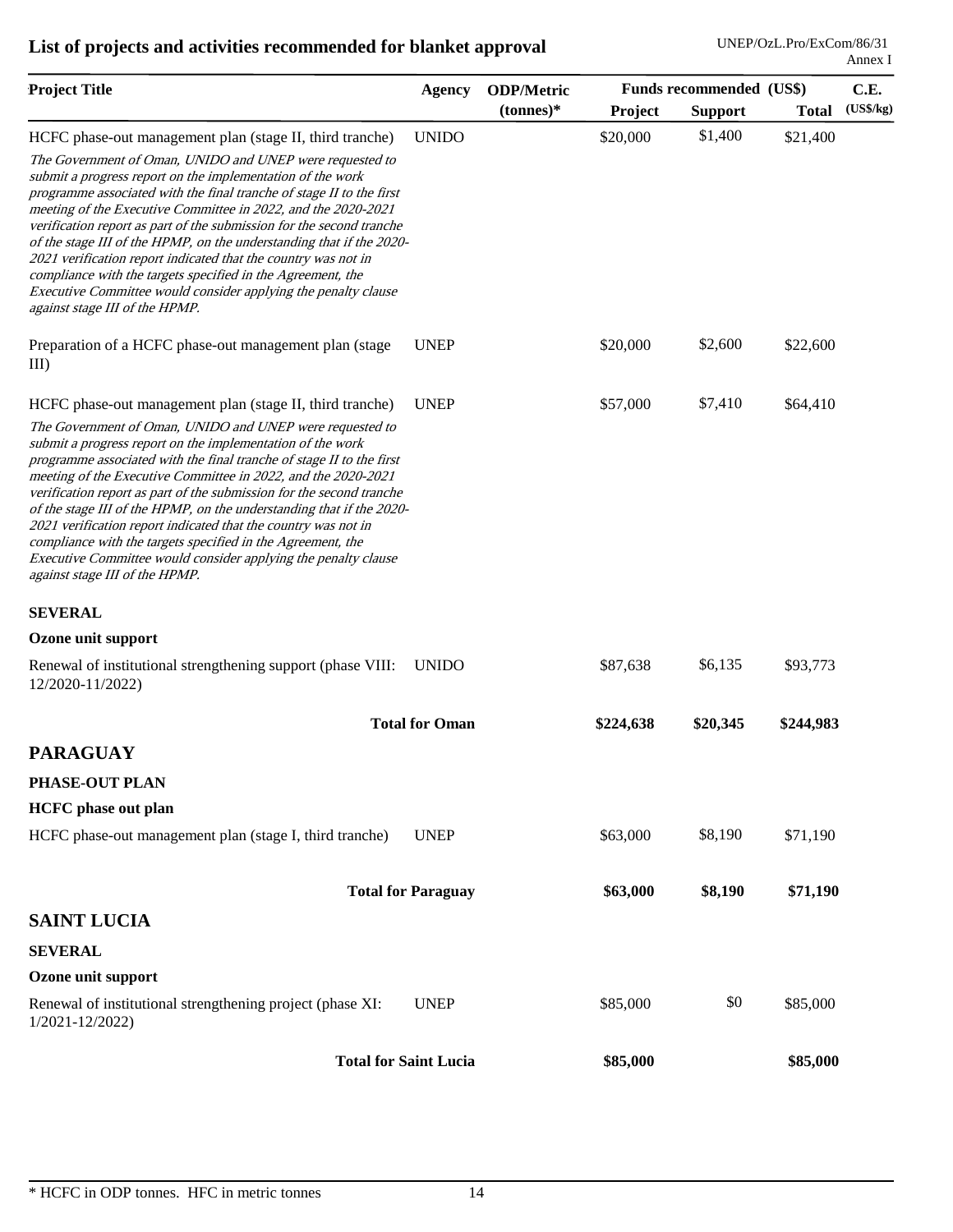| <b>Project Title</b>                                                                                                                                                                                                                                                                                                                                                                                                                                                                                                                                                                                                                                                                                                                                                                                                                                                                                                                       | <b>Agency</b> | <b>ODP/Metric</b> | Funds recommended (US\$) |                |              | C.E.      |  |
|--------------------------------------------------------------------------------------------------------------------------------------------------------------------------------------------------------------------------------------------------------------------------------------------------------------------------------------------------------------------------------------------------------------------------------------------------------------------------------------------------------------------------------------------------------------------------------------------------------------------------------------------------------------------------------------------------------------------------------------------------------------------------------------------------------------------------------------------------------------------------------------------------------------------------------------------|---------------|-------------------|--------------------------|----------------|--------------|-----------|--|
|                                                                                                                                                                                                                                                                                                                                                                                                                                                                                                                                                                                                                                                                                                                                                                                                                                                                                                                                            |               | $(tonnes)*$       | Project                  | <b>Support</b> | <b>Total</b> | (US\$/kg) |  |
| SAINT VINCENT AND THE GRENADINES                                                                                                                                                                                                                                                                                                                                                                                                                                                                                                                                                                                                                                                                                                                                                                                                                                                                                                           |               |                   |                          |                |              |           |  |
| PHASE-OUT PLAN                                                                                                                                                                                                                                                                                                                                                                                                                                                                                                                                                                                                                                                                                                                                                                                                                                                                                                                             |               |                   |                          |                |              |           |  |
| <b>HCFC</b> phase out plan                                                                                                                                                                                                                                                                                                                                                                                                                                                                                                                                                                                                                                                                                                                                                                                                                                                                                                                 |               |                   |                          |                |              |           |  |
| HCFC phase-out management plan (stage I, third tranche)                                                                                                                                                                                                                                                                                                                                                                                                                                                                                                                                                                                                                                                                                                                                                                                                                                                                                    | <b>UNEP</b>   |                   | \$103,000                | \$13,390       | \$116,390    |           |  |
| Noted the commitment of the Government of Saint Vincent and the<br>Grenadines to impose a ban on the imports of HCFC-based<br>equipment by 1 January 2022, and on the imports of HCFCs by 1<br>January 2025. The Government of Saint Vincent and the<br>Grenadines, UNEP and UNIDO were requested to submit a report<br>on the progress made in improving the licensing and quota system<br>and strengthening the Customs' capacity for import control to the<br>88th meeting; and UNEP was requested to submit a detailed report<br>on the results of the end-user replacement demonstration project<br>once it is completed, to allow the Secretariat to develop fact sheets<br>to inform future projects, in line with decision 84/84(d). Approved<br>on the understanding that the funding for the final tranche of the<br>HPMP will be subject to the effective operation of the HCFC<br>licensing and quota system to control HCFCs. |               |                   |                          |                |              |           |  |
| <b>Total for Saint Vincent and the Grenadines</b>                                                                                                                                                                                                                                                                                                                                                                                                                                                                                                                                                                                                                                                                                                                                                                                                                                                                                          |               |                   | \$103,000                | \$13,390       | \$116,390    |           |  |
| <b>SAUDI ARABIA</b>                                                                                                                                                                                                                                                                                                                                                                                                                                                                                                                                                                                                                                                                                                                                                                                                                                                                                                                        |               |                   |                          |                |              |           |  |
| <b>REFRIGERATION</b>                                                                                                                                                                                                                                                                                                                                                                                                                                                                                                                                                                                                                                                                                                                                                                                                                                                                                                                       |               |                   |                          |                |              |           |  |
| Air conditioning                                                                                                                                                                                                                                                                                                                                                                                                                                                                                                                                                                                                                                                                                                                                                                                                                                                                                                                           |               |                   |                          |                |              |           |  |
| Preparation of a HCFC phase-out management plan (stage<br>II) (air-conditioning)                                                                                                                                                                                                                                                                                                                                                                                                                                                                                                                                                                                                                                                                                                                                                                                                                                                           | <b>UNIDO</b>  |                   | \$150,000                | \$10,500       | \$160,500    |           |  |
| PHASE-OUT PLAN                                                                                                                                                                                                                                                                                                                                                                                                                                                                                                                                                                                                                                                                                                                                                                                                                                                                                                                             |               |                   |                          |                |              |           |  |
| <b>HCFC</b> phase out plan                                                                                                                                                                                                                                                                                                                                                                                                                                                                                                                                                                                                                                                                                                                                                                                                                                                                                                                 |               |                   |                          |                |              |           |  |
| Preparation of a HCFC phase-out management plan (stage II) UNEP                                                                                                                                                                                                                                                                                                                                                                                                                                                                                                                                                                                                                                                                                                                                                                                                                                                                            |               |                   | \$45,000                 | \$5,850        | \$50,850     |           |  |
| Preparation of a HCFC phase-out management plan (stage II) UNIDO                                                                                                                                                                                                                                                                                                                                                                                                                                                                                                                                                                                                                                                                                                                                                                                                                                                                           |               |                   | \$45,000                 | \$3,150        | \$48,150     |           |  |
| <b>Total for Saudi Arabia</b>                                                                                                                                                                                                                                                                                                                                                                                                                                                                                                                                                                                                                                                                                                                                                                                                                                                                                                              |               |                   | \$240,000                | \$19,500       | \$259,500    |           |  |
| <b>SIERRA LEONE</b>                                                                                                                                                                                                                                                                                                                                                                                                                                                                                                                                                                                                                                                                                                                                                                                                                                                                                                                        |               |                   |                          |                |              |           |  |
| PHASE-OUT PLAN                                                                                                                                                                                                                                                                                                                                                                                                                                                                                                                                                                                                                                                                                                                                                                                                                                                                                                                             |               |                   |                          |                |              |           |  |
| <b>HCFC</b> phase out plan                                                                                                                                                                                                                                                                                                                                                                                                                                                                                                                                                                                                                                                                                                                                                                                                                                                                                                                 |               |                   |                          |                |              |           |  |
| Verification report on the implementation of the HCFC<br>phase-out management plan                                                                                                                                                                                                                                                                                                                                                                                                                                                                                                                                                                                                                                                                                                                                                                                                                                                         | <b>UNEP</b>   |                   | \$30,000                 | \$3,900        | \$33,900     |           |  |
| Approved on the understanding that the verification report should<br>be submitted at least 10 weeks prior to the applicable Executive<br>Committee meeting where the next funding tranche for its HPMP<br>is being sought.                                                                                                                                                                                                                                                                                                                                                                                                                                                                                                                                                                                                                                                                                                                 |               |                   |                          |                |              |           |  |
| <b>Total for Sierra Leone</b>                                                                                                                                                                                                                                                                                                                                                                                                                                                                                                                                                                                                                                                                                                                                                                                                                                                                                                              |               |                   | \$30,000                 | \$3,900        | \$33,900     |           |  |
|                                                                                                                                                                                                                                                                                                                                                                                                                                                                                                                                                                                                                                                                                                                                                                                                                                                                                                                                            |               |                   |                          |                |              |           |  |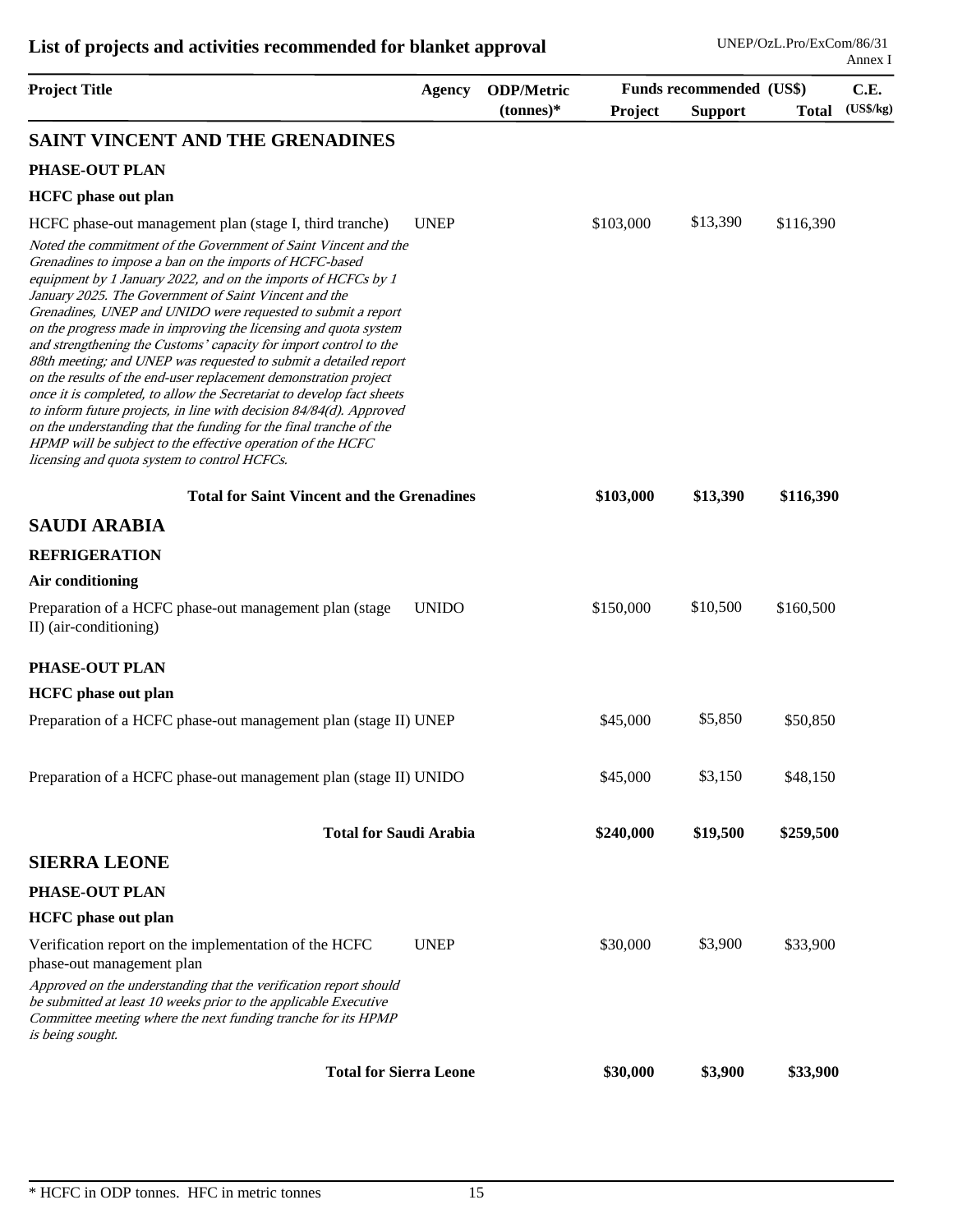| <b>Project Title</b>                                                                                                                                                                                                                                                                                                                                                                                                                                                                                                                   | <b>Agency</b>              | <b>ODP/Metric</b> |           | Funds recommended (US\$) |              |           |
|----------------------------------------------------------------------------------------------------------------------------------------------------------------------------------------------------------------------------------------------------------------------------------------------------------------------------------------------------------------------------------------------------------------------------------------------------------------------------------------------------------------------------------------|----------------------------|-------------------|-----------|--------------------------|--------------|-----------|
|                                                                                                                                                                                                                                                                                                                                                                                                                                                                                                                                        |                            | $(tonnes)*$       | Project   | <b>Support</b>           | <b>Total</b> | (US\$/kg) |
| <b>SRI LANKA</b>                                                                                                                                                                                                                                                                                                                                                                                                                                                                                                                       |                            |                   |           |                          |              |           |
| <b>SEVERAL</b>                                                                                                                                                                                                                                                                                                                                                                                                                                                                                                                         |                            |                   |           |                          |              |           |
| Ozone unit support                                                                                                                                                                                                                                                                                                                                                                                                                                                                                                                     |                            |                   |           |                          |              |           |
| Extension of the institutional strengthening project (phase<br>XIII: 1/2021-12/2022)                                                                                                                                                                                                                                                                                                                                                                                                                                                   | <b>UNDP</b>                |                   | \$171,592 | \$12,011                 | \$183,603    |           |
|                                                                                                                                                                                                                                                                                                                                                                                                                                                                                                                                        | <b>Total for Sri Lanka</b> |                   | \$171,592 | \$12,011                 | \$183,603    |           |
| <b>SUDAN</b>                                                                                                                                                                                                                                                                                                                                                                                                                                                                                                                           |                            |                   |           |                          |              |           |
| PHASE-OUT PLAN                                                                                                                                                                                                                                                                                                                                                                                                                                                                                                                         |                            |                   |           |                          |              |           |
| <b>HCFC</b> phase out plan                                                                                                                                                                                                                                                                                                                                                                                                                                                                                                             |                            |                   |           |                          |              |           |
| HCFC phase-out management plan (stage II, third tranche)                                                                                                                                                                                                                                                                                                                                                                                                                                                                               | <b>UNIDO</b>               |                   | \$36,716  | \$2,570                  | \$39,286     |           |
| The Government of the Sudan and UNIDO were requested to<br>submit a progress report on the implementation of the work<br>programme associated with the final tranche to the first meeting of<br>the Executive Committee in 2022; and UNIDO was requested to<br>submit a detailed report on the results of the demonstration project<br>to promote the conversion of air-conditioning systems to R-290<br>once completed, to allow the Secretariat to develop fact sheets to<br>inform future projects, in line with decision 84/84(d). |                            |                   |           |                          |              |           |
| Preparation of a HCFC phase-out management plan (stage<br>III                                                                                                                                                                                                                                                                                                                                                                                                                                                                          | <b>UNIDO</b>               |                   | \$30,000  | \$2,100                  | \$32,100     |           |
|                                                                                                                                                                                                                                                                                                                                                                                                                                                                                                                                        | <b>Total for Sudan</b>     |                   | \$66,716  | \$4,670                  | \$71,386     |           |
| <b>SURINAME</b>                                                                                                                                                                                                                                                                                                                                                                                                                                                                                                                        |                            |                   |           |                          |              |           |
| PHASE-OUT PLAN                                                                                                                                                                                                                                                                                                                                                                                                                                                                                                                         |                            |                   |           |                          |              |           |
| <b>HCFC</b> phase out plan                                                                                                                                                                                                                                                                                                                                                                                                                                                                                                             |                            |                   |           |                          |              |           |
| Verification report on the implementation of the HCFC<br>phase-out management plan                                                                                                                                                                                                                                                                                                                                                                                                                                                     | <b>UNEP</b>                |                   | \$30,000  | \$3,900                  | \$33,900     |           |
| Approved on the understanding that the verification report should<br>be submitted at least 10 weeks prior to the applicable Executive<br>Committee meeting where the next funding tranche for its HPMP<br>is being sought.                                                                                                                                                                                                                                                                                                             |                            |                   |           |                          |              |           |
| <b>SEVERAL</b>                                                                                                                                                                                                                                                                                                                                                                                                                                                                                                                         |                            |                   |           |                          |              |           |
| Ozone unit support                                                                                                                                                                                                                                                                                                                                                                                                                                                                                                                     |                            |                   |           |                          |              |           |
| Extension of the institutional strengthening project (phase<br>VII: 1/2021-12/2022)                                                                                                                                                                                                                                                                                                                                                                                                                                                    | <b>UNEP</b>                |                   | \$93,866  | \$0                      | \$93,866     |           |
|                                                                                                                                                                                                                                                                                                                                                                                                                                                                                                                                        | <b>Total for Suriname</b>  |                   | \$123,866 | \$3,900                  | \$127,766    |           |